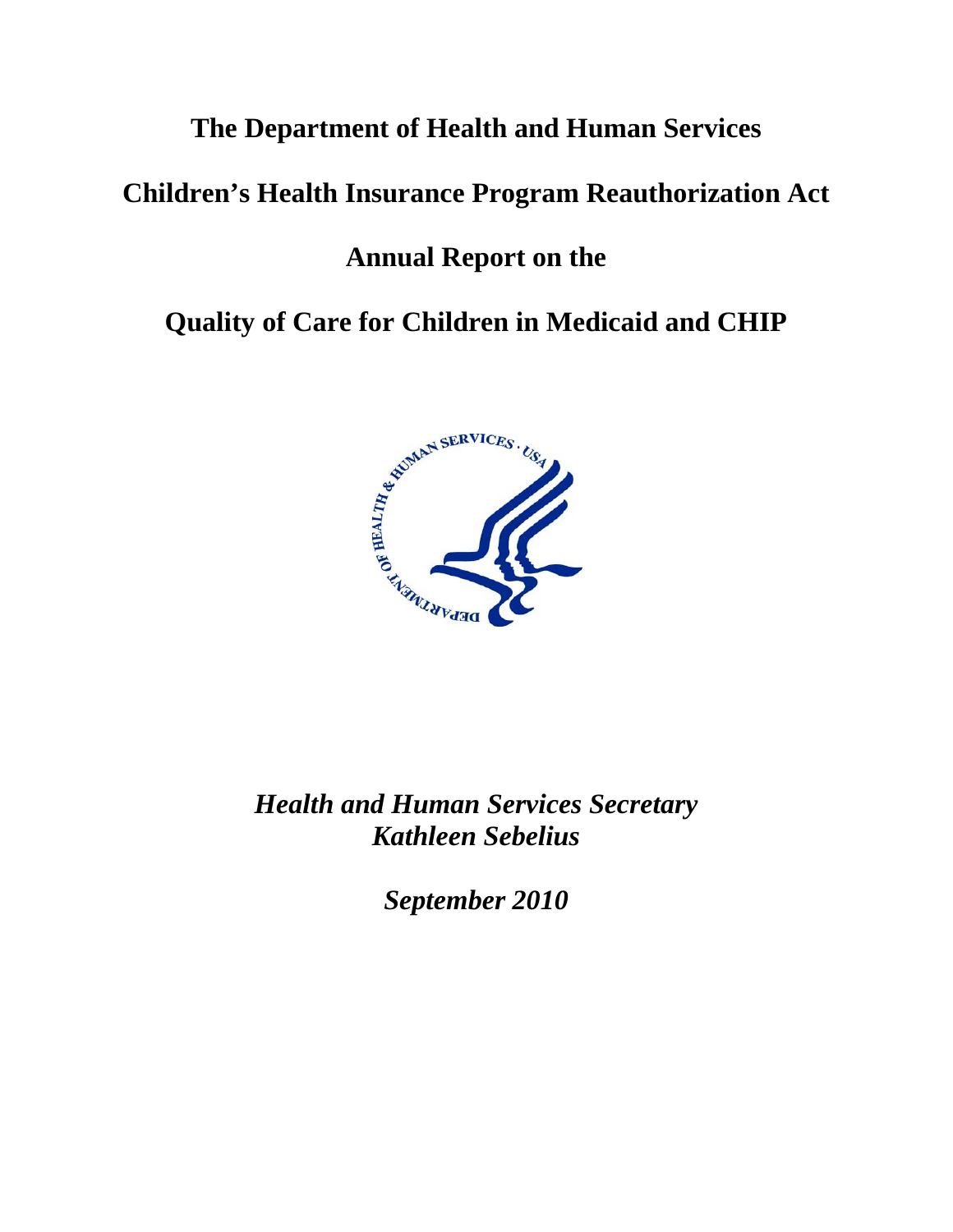*"In a decent society, there are certain obligations that are not subject to tradeoffs or negotiation – health care for our children is one of those obligations."* President Obama, upon signing CHIPRA

*"We all have a stake in the health of our nation's children. Exploring new technologies and initiatives will help ensure our kids get the high quality care they need and deserve."* Kathleen Sebelius, upon release of ten CHIPRA Quality Demonstrations for \$100 million.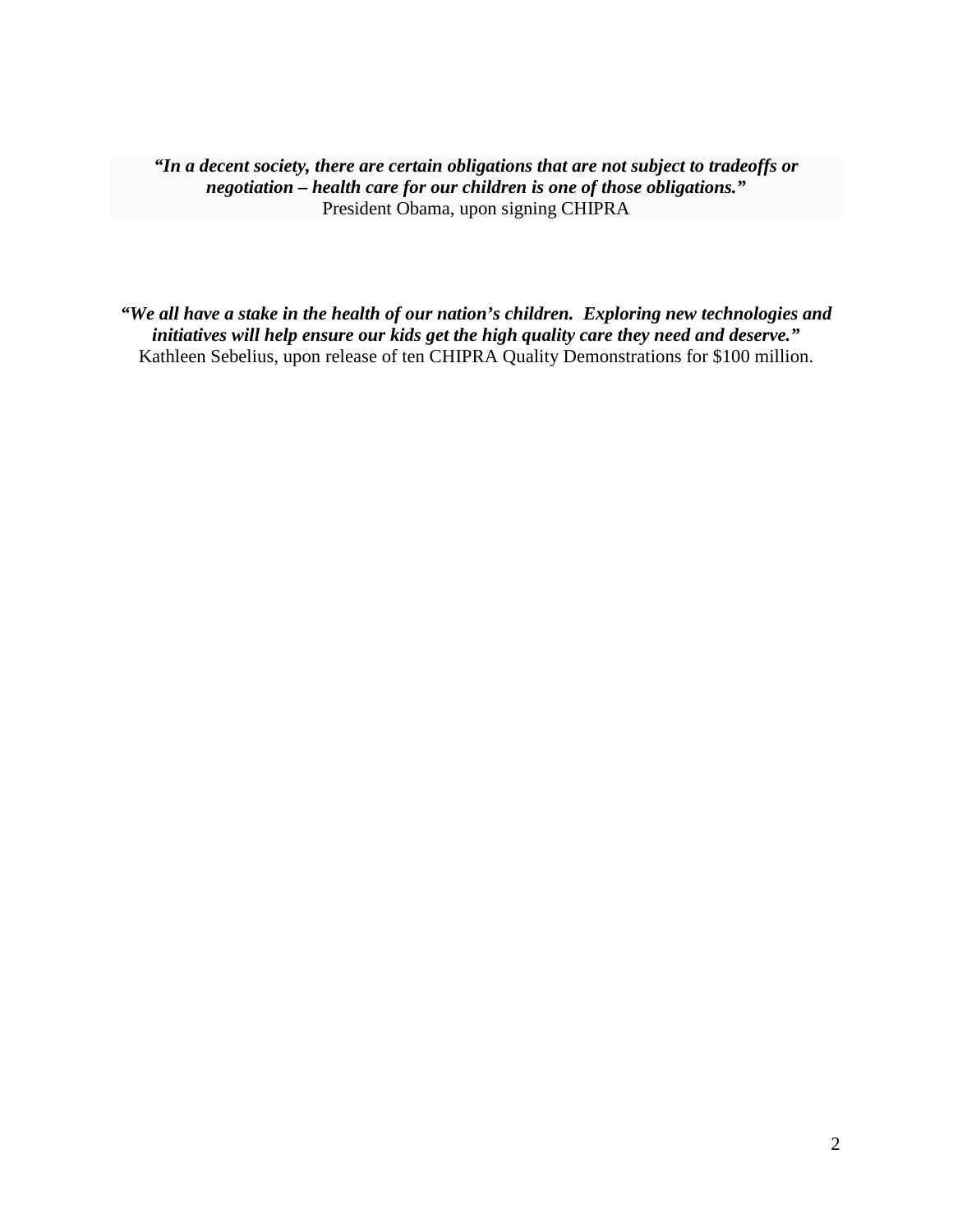# **Table of Contents**

| <b>Executive Summary</b>                                                             | 5  |  |  |  |  |  |
|--------------------------------------------------------------------------------------|----|--|--|--|--|--|
| I. Introduction                                                                      | 7  |  |  |  |  |  |
| II. Current State and Federal Systems for Quality Measurement and Reporting          |    |  |  |  |  |  |
| Measuring Quality of Care                                                            | 8  |  |  |  |  |  |
| Federal Quality Standards and CMS' Organizational Activities                         | 9  |  |  |  |  |  |
| CMS Federal-State Data Systems for Quality Reporting                                 | 10 |  |  |  |  |  |
| Private Sector Efforts Supporting Medicaid Quality Measurement<br>and Improvement    | 11 |  |  |  |  |  |
| III. National and State-Specific Findings on Quality and Access in Medicaid and CHIP |    |  |  |  |  |  |
| Studies on Health Care Quality and Access                                            | 12 |  |  |  |  |  |
| <b>Quality Measurement Using HEDIS® Measures</b>                                     | 14 |  |  |  |  |  |
| Reporting of HEDIS <sup>®</sup> Quality Measures by CHIP and Medicaid Programs       | 15 |  |  |  |  |  |
| <b>External Quality Reviews of Managed Care Organizations</b>                        | 18 |  |  |  |  |  |
| Patients' Experiences with Health Providers and Services                             | 19 |  |  |  |  |  |
| IV. New Federal Laws Related to Quality Measurement in Medicaid and CHIP             |    |  |  |  |  |  |
| Children's Health Insurance Program Reauthorization Act (CHIPRA)                     | 21 |  |  |  |  |  |
| American Recovery and Reinvestment Act (ARRA)                                        | 23 |  |  |  |  |  |
| Patient Protection and Affordable Care Act (Affordable Care Act)                     | 24 |  |  |  |  |  |
| Coordination with Current Quality Reporting Initiatives and Partners                 | 25 |  |  |  |  |  |
| V. Summary and Conclusions                                                           | 27 |  |  |  |  |  |
| <b>References</b>                                                                    |    |  |  |  |  |  |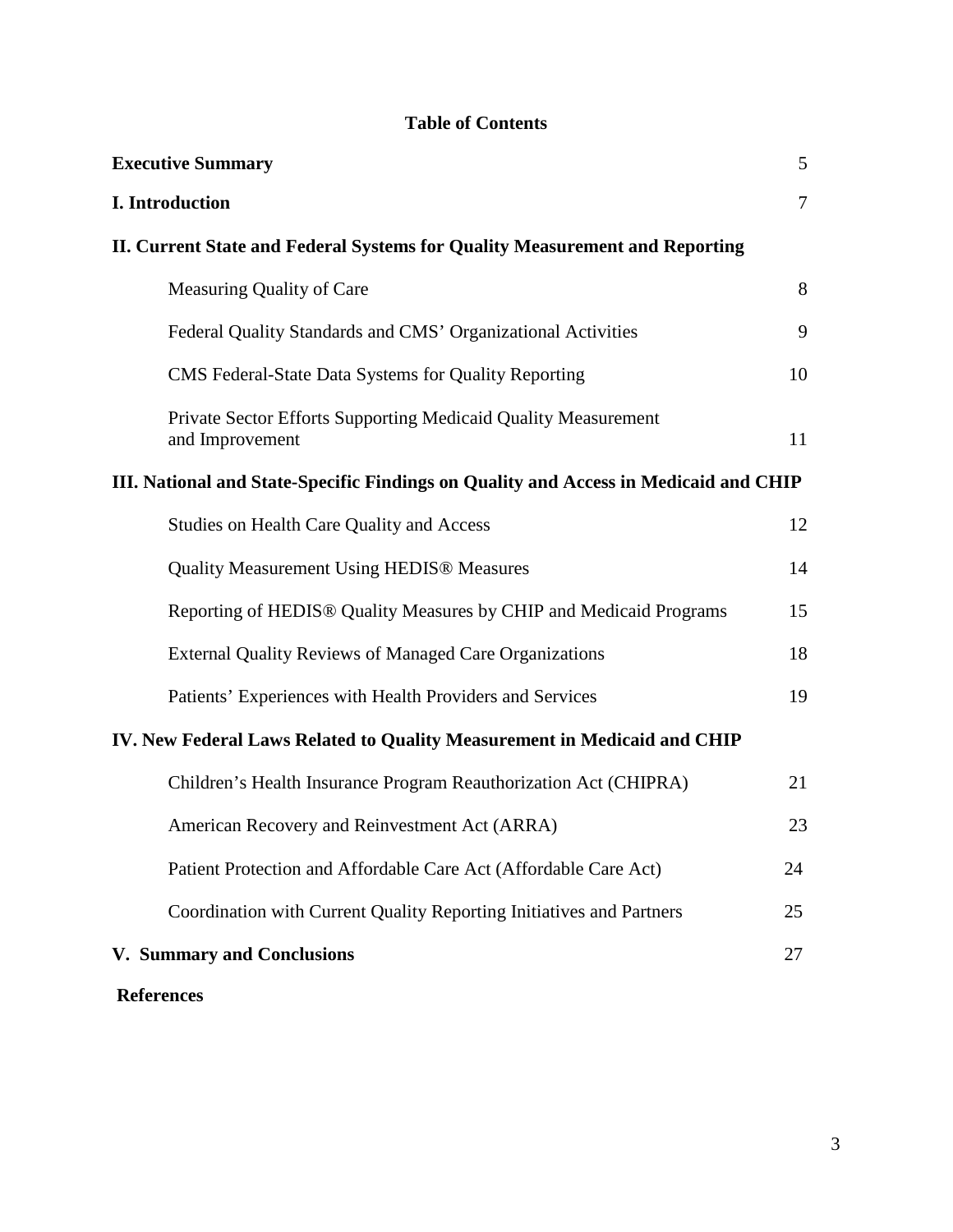#### **APPENDICES**

- Appendix A: NCQA and URAC Medicaid Accreditation
- Appendix B: States Recognizing NCQA and Other Accreditation for Medicaid
- Appendix C: Public-Private Partnerships to Improve Quality Measurement
- Appendix D: Children's Access to Care in CHIP, State Specific Data
- Appendix E: Findings from EQRO Validation Studies
- Appendix F: CHIPRA Title IV Strengthening Quality of Care and Health Outcomes
- Appendix G: Initial Core Set of Children's Quality Measures for Voluntary Reporting
- Appendix H: CHIPRA Quality Demonstration Projects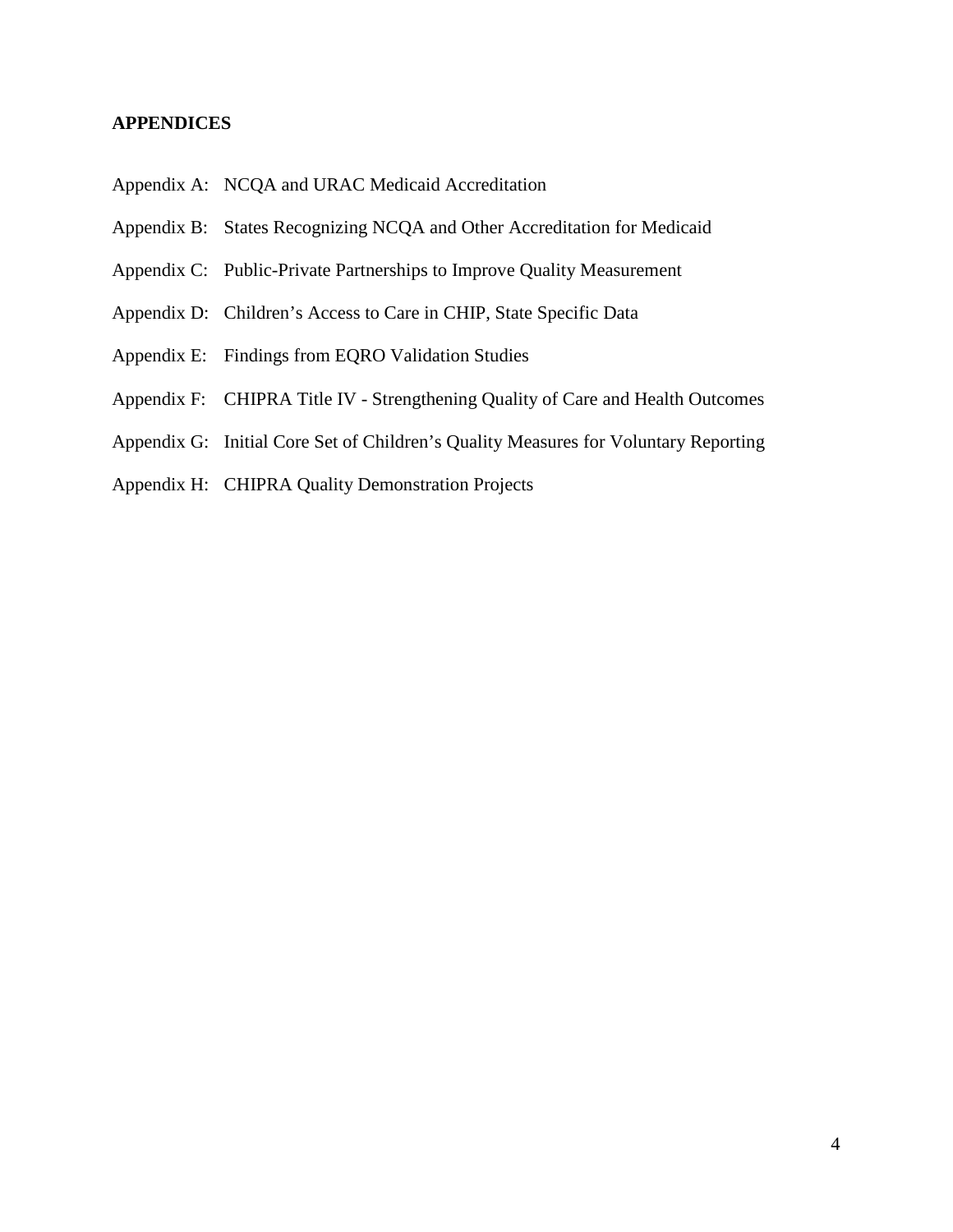# **Executive Summary**

Medicaid and the Children's Health Insurance Program (CHIP) provide health coverage for nearly 40 million children who range in age from infants to early adulthood. Together, these programs have increased access to care for millions of children who otherwise may have gone without care. Federal and State efforts to monitor and improve the quality of care available to program enrollees have varied over the years. Much of the past focus has been on expanding coverage and improving the stability of coverage, both of which are key to quality of care. Recently enacted laws offer an unprecedented opportunity to build a strong base of coverage for children, to develop performance measures, and to engage in activities to improve the quality and outcomes of care for children enrolled in Medicaid and CHIP.

This report, required by section  $1139A(c)(2)$  of the Social Security Act (the Act), as amended by 401(c) of the Children's Health Insurance Program Reauthorization Act of 2009 (CHIPRA), summarizes State-specific and national information on the quality of health care furnished to children under titles XIX (Medicaid) and XXI (CHIP) of the Act. It also provides information on current State reporting of quality measures. The Centers for Medicare & Medicaid Services (CMS), of the Department of Health and Human Services (HHS), undertook several approaches to assess the quality of care that children enrolled in Medicaid and CHIP receive, including reviewing the external quality review technical reports for States with Medicaid managed care, analyzing data on four child quality measures reported to CMS in 2008, and summarizing findings from a report by the National Committee on Quality Assurance (NCQA) that assessed quality performance measures in 34 State Medicaid programs.

Key findings from this first annual children's health care quality report include:

# Measurement and Reporting

- Varied approaches to assessing quality of care exist among States, including the development of State-specific quality metrics, demonstrating a need for standardized collection formats. The lack of uniformity results in great variation in data reliability.
- The infrastructure and processes established for external quality reviews under Medicaid managed care have led to quality improvements in specific health plans but have not yielded State-wide information. Moreover, these reviews do not include information on children in fee-for-service payment arrangements since that is beyond their scope of work.
- Many State officials recognize that current performance measures are inadequate and welcome the opportunity to create more meaningful and useful measures.

### Quality and Access to Care

• Of the quality of care effectiveness measures reported by NCQA for children in Medicaid managed care plans in 34 States, 3 of the 7 children-focused measures (use of appropriate medication for asthma, appropriate treatment for upper respiratory infection; and childhood immunizations) had relatively high 2008 performance rates when compared to the rates for other measures in the NCQA report. The other 4 measures (lead screening, Chlamydia screening in 16-20 year olds, follow-up care for children prescribed medication for attention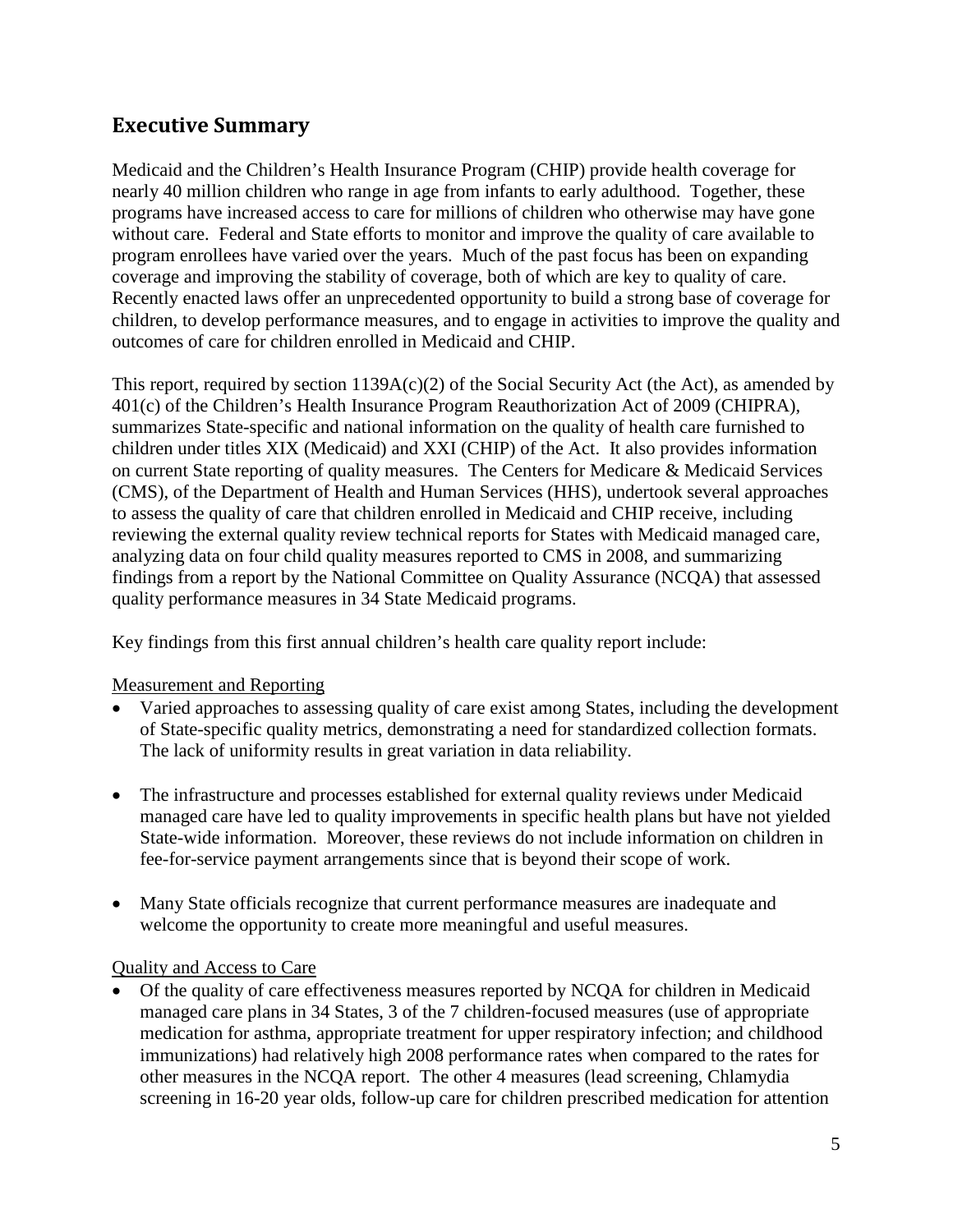deficit hyperactivity disorder, and appropriate testing for children with pharyngitis) had relatively low performance rates.

- Considerable evidence indicates that children enrolled in Medicaid/CHIP have much better access to primary care services than uninsured children and comparable access relative to privately insured children; however, access could be improved substantially for specialty care services (e.g., dental, mental health).
- Racial/ethnic minority children and children with special health care needs experience improved access to care once enrolled in Medicaid/CHIP. Despite these gains, disparities in access and quality of care remain.

This first annual Secretary's report, which includes data available to CMS at the time this report was prepared, demonstrates wide variation in the reliability and completeness of State data on the quality of care received by children enrolled in Medicaid/CHIP. In future years, we will have information systems that can better answer questions about the quality of care provided to children in specific States and nationwide. The CHIPRA, coupled with the American Recovery and Reinvestment Act (ARRA), and the Patient Protection and Affordable Care Act (Affordable Care Act) provide HHS and States new authorities and resources to build on current efforts and establish the foundation for a comprehensive, high quality system of health care services for children and adults.

The HHS is actively building the infrastructure needed for assessing the quality of care children receive in Medicaid/CHIP. As a first step in this process, HHS released a core set of child health quality measures that States can use to monitor the care children receive. While reporting by States is voluntary, this represents a major step forward for developing an evidence-informed system for measuring the quality of care for children in Medicaid/CHIP. Under the Health Information Technology for Economic and Clinical Health (HITECH) Act, a part of ARRA, eligible health professionals and hospitals may qualify for Medicare or Medicaid incentive payments when they adopt and demonstrate meaningful use of electronic health records. This initiative holds great promise for both measuring and assuring better care for children as well as adults. Additionally, 10 State and multi-State collaborative quality demonstration grants ranging in size from \$7.8 million to \$11.3 million, were recently awarded. These grants will be used to develop a process to refine and evaluate the core quality measures, and help create a strategy for States to voluntarily collect and report data on the performance measures. HHS is committed to working closely with States, health care providers, and program enrollees to ensure a high quality system of care for children in Medicaid/CHIIP, as well as for those with private insurance and other sources of coverage.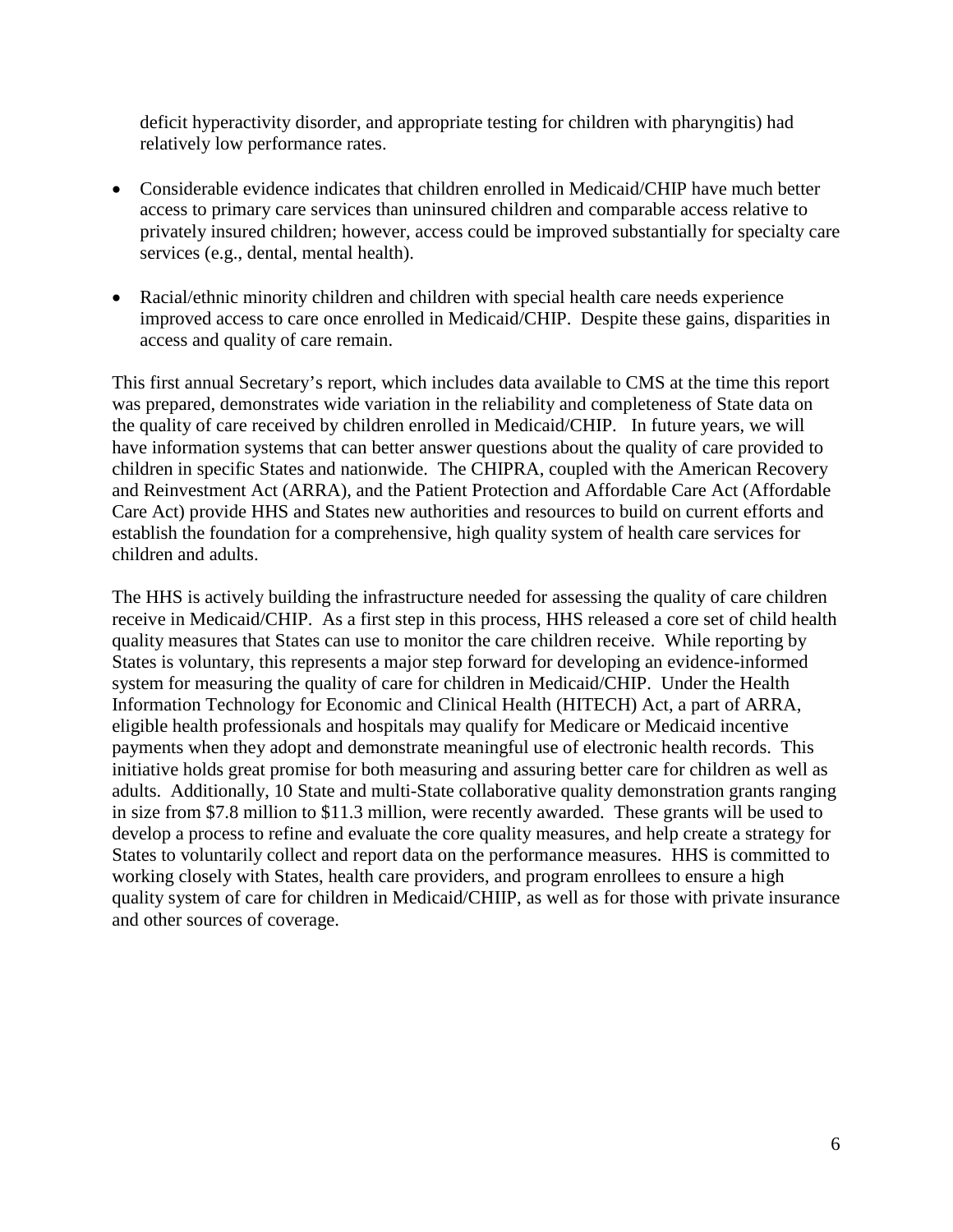#### **I. Introduction**

Since 2005, the Centers for Medicare & Medicaid Services (CMS) of the Department of Health and Human Services (HHS) has greatly enhanced its capacity to support State efforts to improve the quality of health care in Medicaid and the Children's Health Insurance Program (CHIP). As the largest payer of health services in the United States, CMS has and will continue to play a pivotal role in working with States in implementing quality measurement and improvement strategies.

Medicaid and CHIP provide health coverage for nearly 40 million children who range in age from infants to early adulthood. Medicaid also now pays for nearly half of all births in the United States, making these programs a major source of coverage for children and their families. In 2009, President Barack Obama signed the Children's Health Insurance Program Reauthorization Act (CHIPRA), the American Recovery and Reinvestment Act (ARRA), and the Patient Protection and Affordable Care Act (Affordable Care Act). These laws provide CMS new authorities to work with States to improve the quality of health care for children by establishing national data collection and quality improvement strategies in Medicaid/CHIP programs. They also have helped to foster a new culture and expectation for quality measurement and improvement activities in Medicaid/CHIP and more broadly for all Americans.

The objective of this report, which is required by  $1139A(c)$  of the Act, as amended by section 401(c) of CHIPRA, is to summarize State-specific information on the quality of health care furnished under titles XIX (Medicaid) and XXI (CHIP). The section  $1139A(c)(1)(B)$  of the Act specifically requested information gathered from the external quality reviews of managed care organizations  $(MCOs)^{1}$  $(MCOs)^{1}$  $(MCOs)^{1}$  and benchmark plans<sup>[2](#page-27-1)</sup>. The Secretary of HHS is required to make this information publicly available by September 30, 2010, and annually thereafter.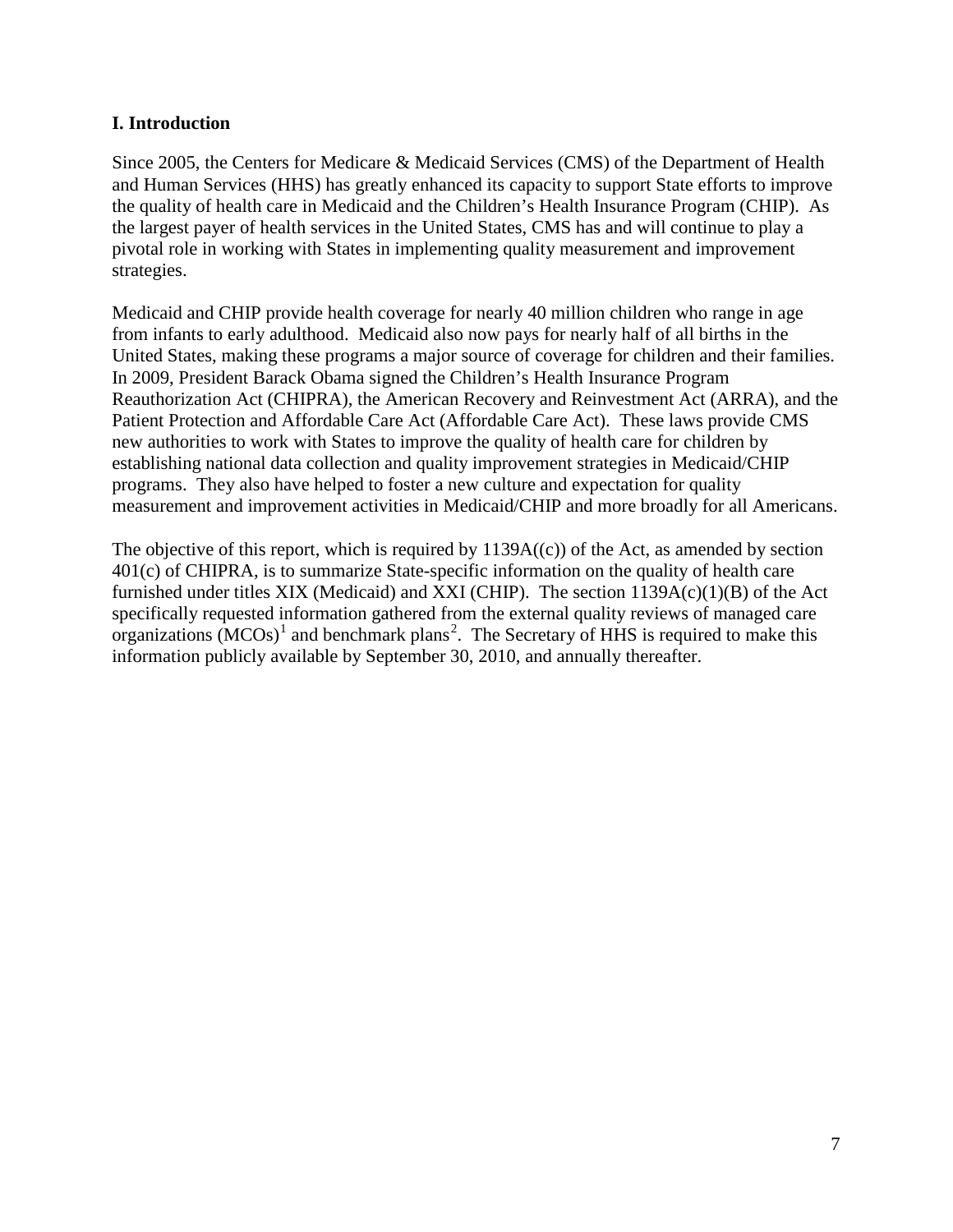### **II. Current State and Federal Systems for Quality Measurement and Reporting**

The last quarter-century has marked a turning point in the definition, perception, and attitude toward health care quality measurement and improvement activities among private and public purchasers of care. The releases of *To Err is Human: Building a Safer Health Care System* by the Institute of Medicine (IOM, 1999) and *Crossing the Quality Chasm: A New Health Care System for the 21<sup>st</sup> Century* (IOM, 2001) helped to chart a new course toward improving quality of care in the health system. The IOM defined quality in health care along a number of domains and dimensions, based on underlying principles that health care should be effective, safe, timely, patient-centered, efficient and equitable. Most recently, the IOM released a report by a Future Directions committee with additional suggestions for quality domains and recommendations to establish priority areas in health care quality and disparities.<sup>[3](#page-27-2)</sup>

# **Measuring Quality of Care**

Various approaches to measuring quality of care, including patient experiences with care have been proposed and used. In general, a quality measure is a mechanism to assign a quantity to quality of care by comparison to a criterion.<sup>[4](#page-27-3)</sup> There are 3 types of quality measures  $-$  structure, process, and outcome -- that generally are used to assess the IOM quality domains described above. Structural measures examine relatively fixed aspects of health care delivery such as physical plant, existence of a computerized prescription order entry system) and human resources (e.g., nurse-patient staffing ratios; provider availability measures). Process measures assess specific clinical-patient encounters, such as use of appropriate antibiotics, which are expected to improve outcomes. Outcome measures, which comprise quality of life endpoints, as well as morbidity and mortality, are of particularly high interest to clinicians and patients. They also raise distinct technical challenges, as a substantial amount of the variance in some outcome measures may be attributable to patient and environmental factors in addition to the variance that may be readily modifiable by the health system. [5](#page-27-4)

The CMS undertook several approaches to assess the status of quality measurement and reporting by States for this first Secretary's report on the Quality of Care for Children, including:

- Reviewing External Quality Review Technical Reports for all States required to report on quality of care for managed care delivery systems in Medicaid programs;
- Reviewing findings on four child quality measures reported to CMS in 2008;
- Conducting a search of the literature for studies and reports on the quality of care children in Medicaid/CHIP programs receive;
- Ouerying information from the Consumer Assessment of Healthcare Providers and Systems (CAHPS®) to assess data on the quality of care children in Medicaid/CHIP receive; and
- Summarizing findings from a National Committee on Quality Assurance (NCQA) report prepared under a CMS contract.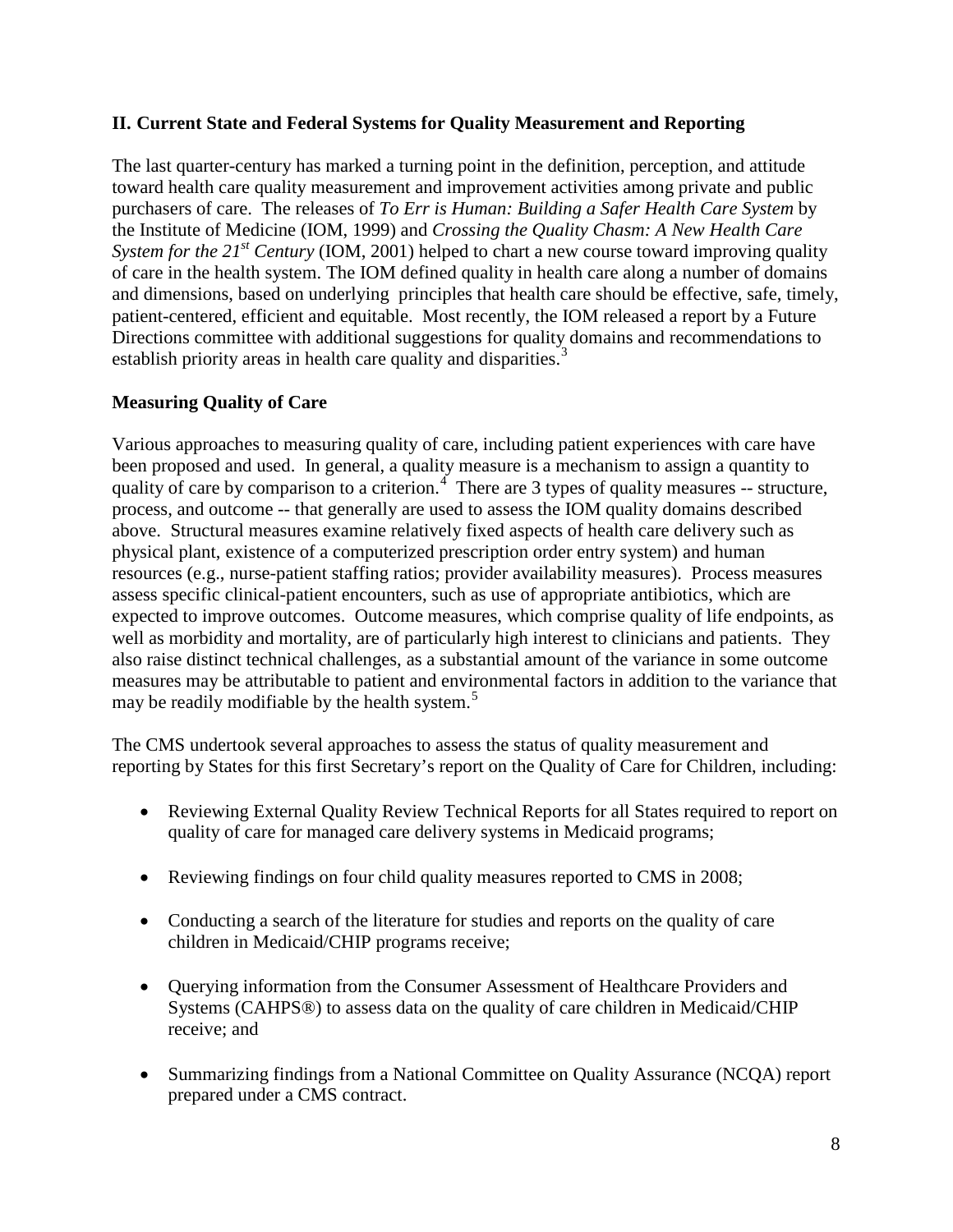### **Federal Quality Standards and CMS' Organizational Activities**

Federal law requires State Medicaid programs using MCOs or prepaid inpatient health plans (PIHPs) to have a quality strategy that is regularly assessed and includes standards for access to care, health plan structure and operations, and quality measurement and improvement (42 CFR Part §438 Subpart D). States also are required to have an external quality review of each contracted MCO and PIHP, which includes validation of performance measures and performance improvement projects.

Effective July 1, 2009, States contracting with MCOs for delivery of care under separate CHIP programs were required by section 403 CHIPRA (as codified at section 2103(f)(3) of the Act) to institute the same quality-assurance program for CHIP-contracting MCOs as required for Medicaid MCOs under section 1932(c) of the Act. In August and October of 2009, CMS released two State Health Official (SHO) letters to provide guidance on the application of the requirements for CHIP programs (SHO #09-008 and SHO #09-013).

To provide technical assistance to State Medicaid and CHIP programs on quality measurement and improvement, CMS established the Division of Quality, Evaluation and Health Outcomes in April of 2005. A number of initiatives and different types of guidance have been provided to States over the past 5 years on quality measurement and improvement. These include:

- Established a CMS Medicaid and CHIP Quality Web site [\(http://www.cms.gov/MedicaidCHIPQualPrac/03\\_evidencebasedcare.asp\)](http://www.cms.gov/MedicaidCHIPQualPrac/03_evidencebasedcare.asp);
- Produced technical assistance documents (e.g., the Medicaid Technical Assistance Guide on Evaluating Section 1115 Demonstrations, Medicaid Tool Kit for Managed Care External Quality Review, the 2007 Medicaid Quality Measures Compendium);
- Provided technical assistance to States in developing their Medicaid quality strategies for managed care as well as quality improvement projects for home, community-based, and institutional services;
- Prepared a report highlighting model practices in State Medicaid core performance measure reporting;
- Provided feedback to States on their external quality review technical reports and their reporting of four quality measures using the CMS reporting tool, CHIP Annual Reporting Template System (CARTS);
- Conducted an assessment of nine State Medicaid quality programs in 2008 and 2009;
- Hosted a CMS National Town Hall Dental Forum in collaboration with the National Association of State Medicaid Directors and the American Dental Association;
- Hosted several national Medicaid and CHIP Quality webinars and teleconferences; and
- Established a Neonatal Outcomes Improvement Project based on evidence-based clinical intervention strategies.

Medicaid/CHIP face unique challenges in measuring and reporting on quality measures for a number of reasons, including the design of the program as a Federal/State partnership in which the partners share responsibility for funding but the State administers the programs, the varying resources of State Medicaid/CHIP programs to monitor quality, and concerns about the burden of quality measurement on providers.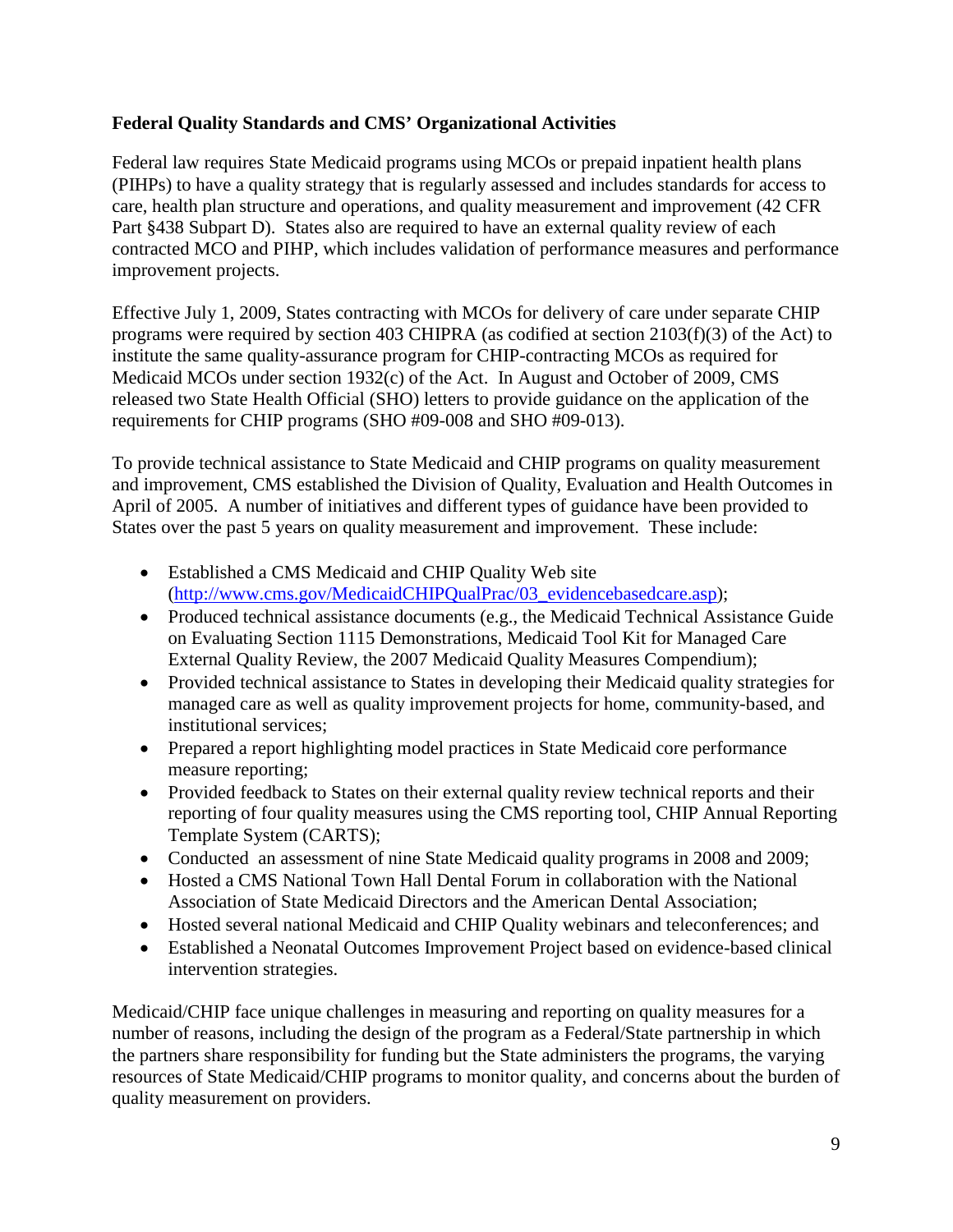#### **The CMS Federal-State Data Systems for Quality Reporting**

The CMS has several data sources that are used for management of the Medicaid and CHIP programs. Medicaid has two primary databases: the Medicaid Management Information System (MMIS) and Medicaid Statistical Information System (MSIS). MMIS is used by States and territories largely for processing provider claims. The Federal Government pays States an increased matching rate (90 percent for systems development, 75 percent for operations) for claims processing and information retrieval. MSIS is a CMS data source that includes nationwide Medicaid claims and compiles information submitted by States. The Balanced Budget Act of 1997 required States to submit all claims paid after January 1, 1999, in a standard format to MSIS. This database expanded CMS' capabilities for collecting data on enrollee characteristics, benefits, and expenditures. In addition, States provide CMS with quality information using CARTS and Form 416, the reporting tool for the Early and Periodic Screening, Diagnostic and Treatment (EPSDT) benefit.

Even with these multiple information sources, current Medicaid and CHIP data are not sufficiently complete, accurate, or timely enough to meet objectives of evaluating program performance or the quality of care enrollees receive. There are many factors contributing to current limitations of CMS data sources including the complexity of the Medicaid program, variations in the data collected by each State, and the use of legacy data systems by many States.<sup>[6](#page-27-5)</sup>

Reporting of quality data by State Medicaid/CHIP programs has evolved with the development of electronic information systems. In 2004, State CHIP programs were required to report annually on four, quality of care measures from the NCQA-developed Healthcare Effectiveness Data and Information Set (HEDIS®). They were encouraged, although not required, to report on the quality measures through the Web-based CARTS.

The CMS is committed to developing a uniform information and reporting system that will include accurate data for information management and monitoring quality improvement. States vary widely in their capability for quality reporting, with some States being highly sophisticated and others fairly basic. Major unresolved issues include choice of measures, appropriate level of reporting (e.g., institution, provider), and risk-adjustment (e.g., how best to compare patients with different health care needs). MSIS and MMIS are now under review by a CMS internal workgroup considering options for a combined system that would include Medicaid and CHIP payment and quality reporting needs. Such a system will facilitate better health outcomes for children and reduce health care costs associated with inefficiencies in the health care delivery system.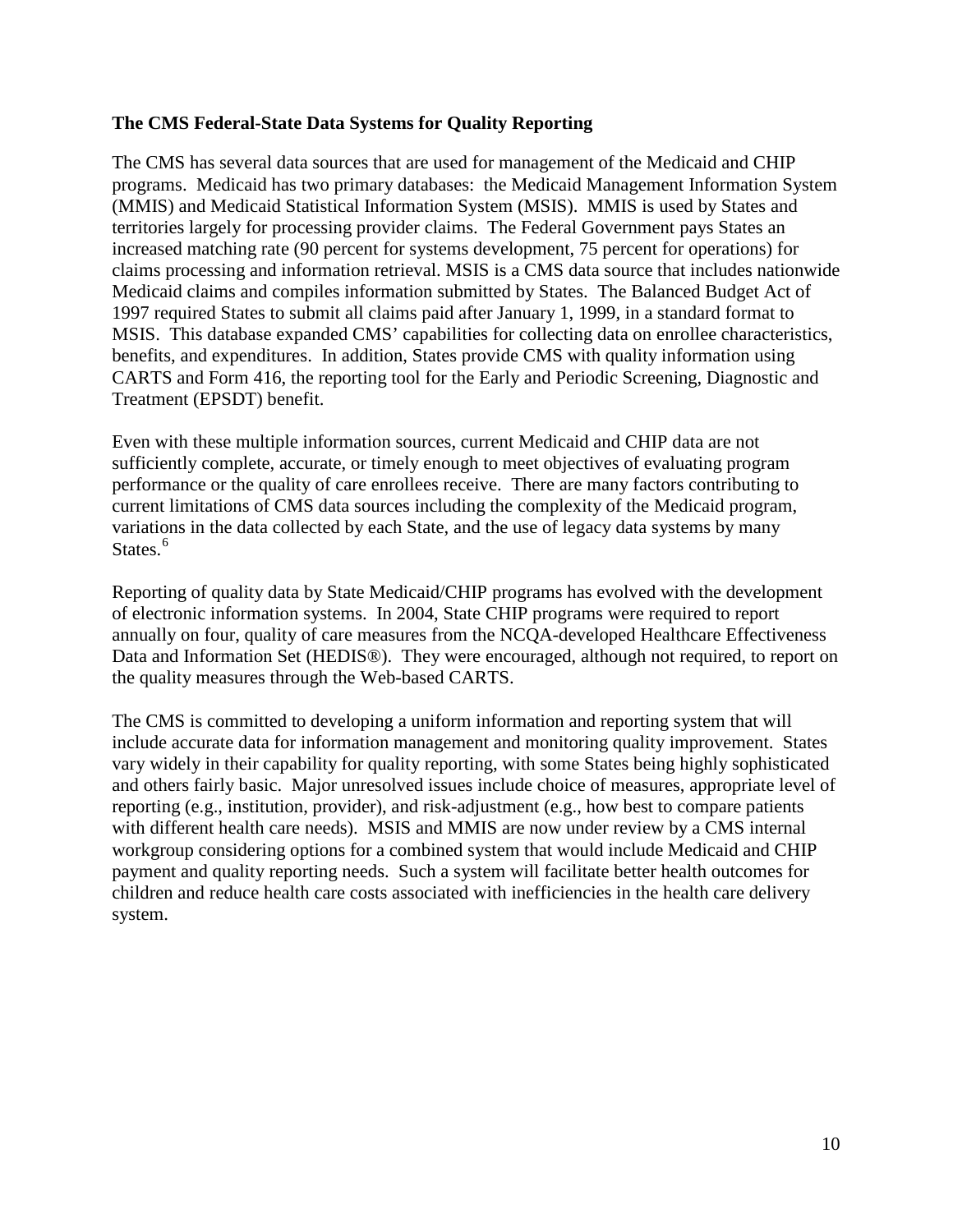#### **Private Sector Efforts Supporting Medicaid Quality Measurement and Improvement**

In 2006, NCQA developed a Medicaid Managed Care Toolkit in collaboration with CMS. The toolkit is regularly updated via the NCQA Web page:

[http://www.ncqa.org/tabid/134/Default.aspx.](http://www.ncqa.org/tabid/134/Default.aspx) It includes information to support public reporting of quality measures and summarizes Federal Regulations on quality measurement. States may elect to use the NCQA accreditation process for managed care organizations, which includes HEDIS<sup>®</sup> data collection and reporting (see Appendix A). As noted in the Toolkit, 75 percent of the NCQA accreditation standards address external quality review requirements under the Code of Federal Regulations for managed care. As of January 2009, 25 Medicaid programs recognize or require NCQA accreditation (see Appendix B). Of the 25 programs, nine (DC, IN, KY, MA, MI, NM, RI, TN, and VA) require NCQA accreditation by health plans participating in Medicaid.

Other nationally recognized organizations dedicated to improving quality of care in the United States have provided significant support to State efforts to evaluate and implement quality of care improvement initiatives for Medicaid and CHIP (see Appendix C). These organizations have established peer-to-peer and regional learning collaboratives on targeted clinical quality improvement initiatives, directed technical assistance to States on quality improvement methodologies, created opportunities to share lessons learned and promising practices in utilizing evidenced-based clinical improvement projects, and provided direct Medicaid leadership training that includes quality improvement technical support.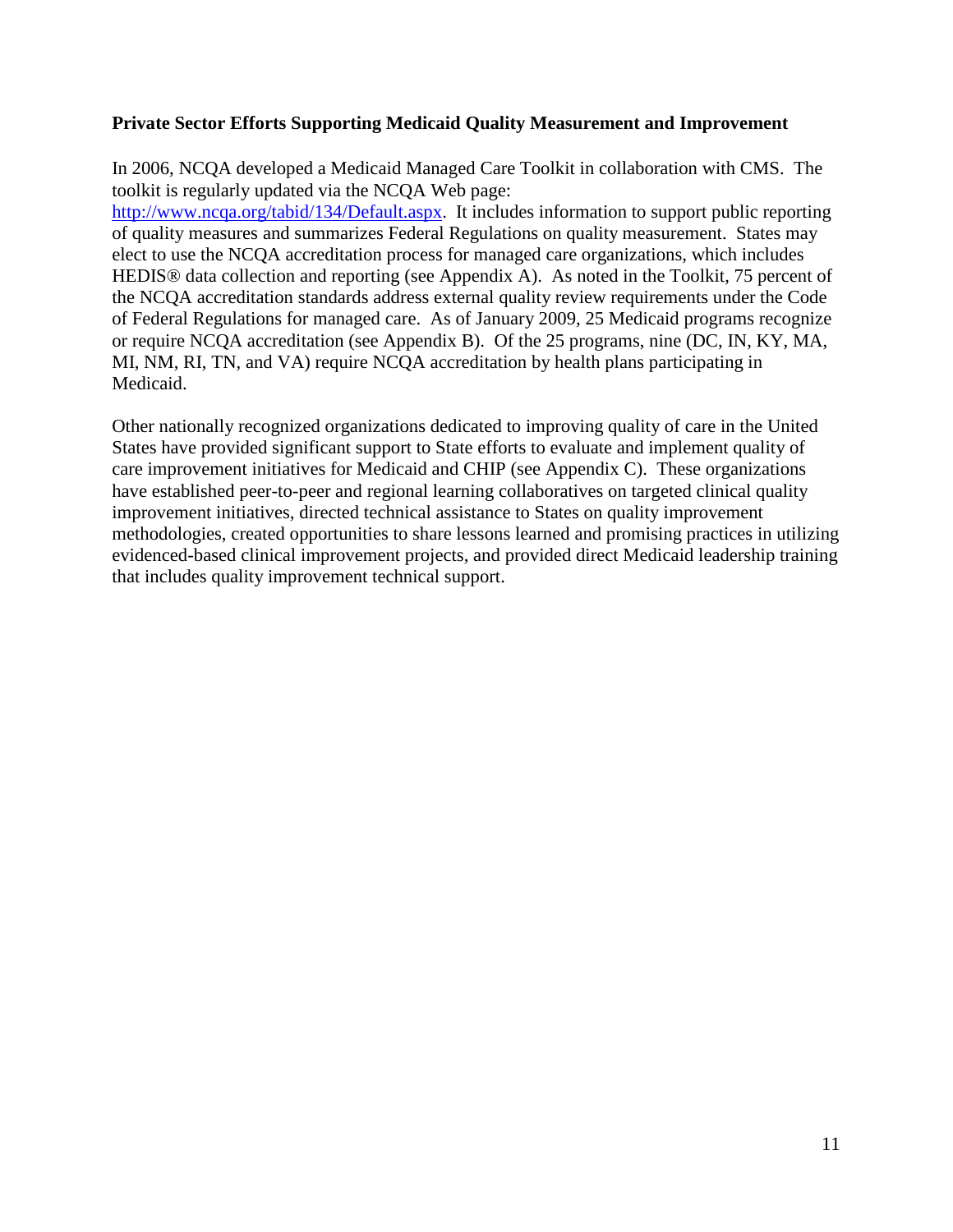### **III. National and State-Specific Findings on Quality and Access in Medicaid and CHIP**

Considerable research provides evidence that children enrolled in Medicaid/CHIP have better access to care than children who lack insurance coverage.<sup>[7](#page-27-6)[8](#page-27-7)</sup> Much less is known, however, about the extent to which the quality of care differs for children by coverage status. The most widely quoted national study, to date, on the quality of care provided to children irrespective of their coverage status found that, on average, children received roughly half (47 percent) of the indicated care for preventive services, chronic conditions, and acute conditions<sup>[9](#page-27-8)</sup>. In this study, quality of care varied by type of service and by age groups, with the rate of adherence for indicated care being the lowest for preventive services.

This first annual Secretary's report includes data available to CMS at the time this report was prepared. It does not include all of the requested information specified in sections  $1139A(c)(1)(A)$  and  $1139A(c)(1)(B)$  of the Act. For example, the child health quality measures that CHIPRA requires be developed, which are to be included in these reports, were released for public comment in December 2009. Guidance for the voluntary reporting of these measures will not be issued until February 2011.<sup>10</sup> Current studies and data reported to CARTS, however, provide some insight into the quality of care children in Medicaid/CHIP receive.

# **Studies of Health Care Quality and Access**

In a review of the literature, CMS identified 19 studies that examined one or more indicators of children's access to care in Medicaid and/or CHIP since 2000. Of these studies, 15 included State-specific findings (see Appendix D). Both the State-specific and national studies provide evidence that children enrolled in CHIP programs have better access to preventive and primary care services after enrolling in CHIP. All but one of the studies documented a reduction in unmet need or delayed care by CHIP enrollees. Based on several State-specific and national studies, access to care for specialty services (e.g., dental and mental health), appears to be problematic.

Highlights from national studies are noted below:

- *Having a Medical Visit in the Past 2 Years.* 3 percent of children ages 2-17 covered by Medicaid and other public programs lacked a medical visit in the past 2 years, as compared with 2 percent of privately insured children (analysis of 2008 National Health Interview Survey). $^{11}$  $^{11}$  $^{11}$
- *Use of Preventive Services.* 41 percent of children ages 3-17 with family incomes below 250 percent of poverty had a preventive visit in the past year, with publicly covered children being more likely than privately covered, or uninsured, children to have had a preventive visit in the past year (analysis of 2001-2003 Medical Expenditure Panel Survey).  $^{12}$  $^{12}$  $^{12}$
- *Access to Specialty Services*. 28 percent of children in Medicaid/CHIP reported problems getting access to specialty services, as compared with 20 percent of privately insured children (analysis of 2003-2004 Medical Expenditure Panel Survey). <sup>[13](#page-27-12)</sup>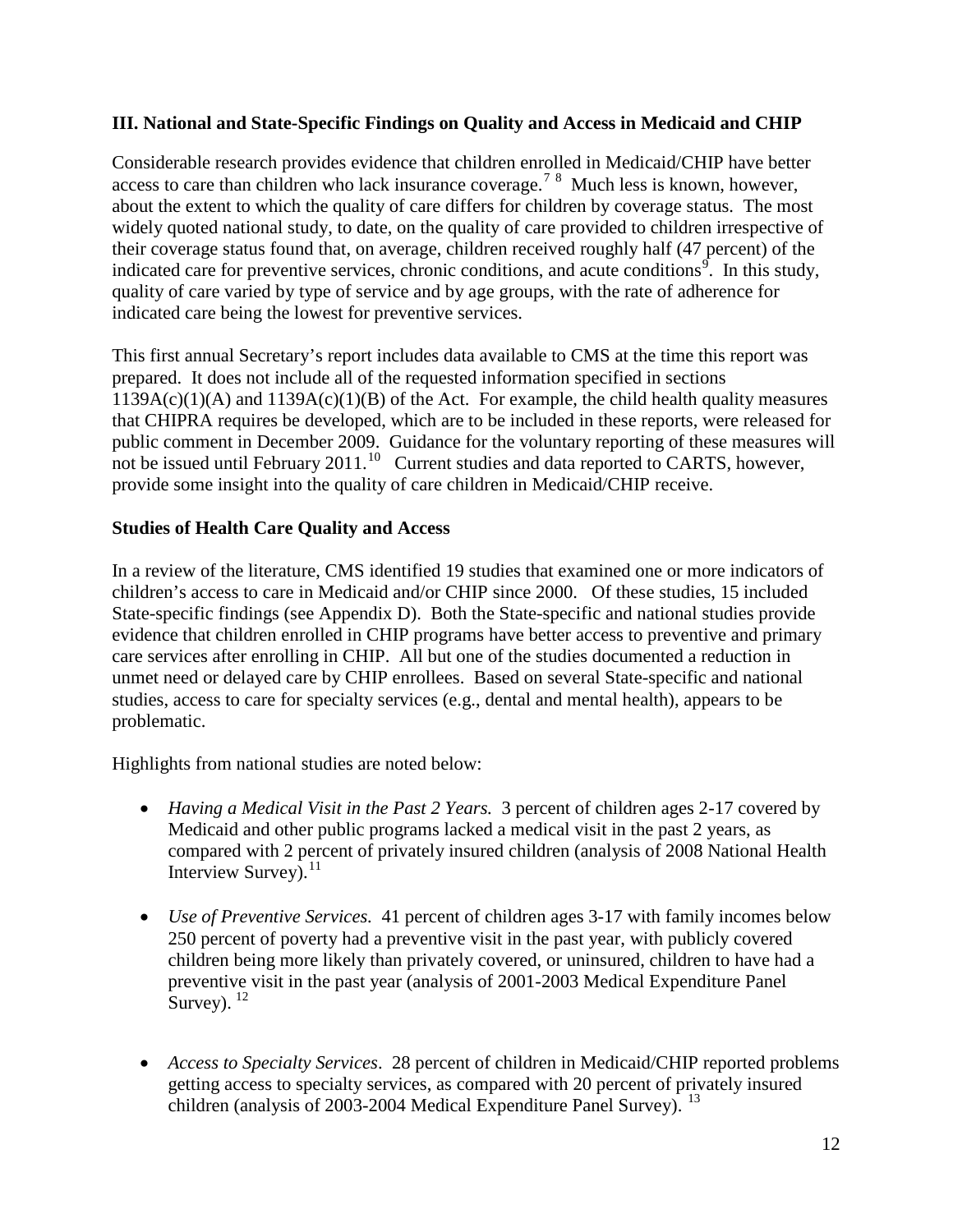- *Use of Dental Services*. 40 percent of publicly covered children ages 2-17 had a dental visit in the past year, as compared with 59 percent of privately covered children, and 28 percent of uninsured children (analysis of 2007 Medical Expenditure Panel Survey).<sup>[14](#page-27-13)</sup>
- *Medical home.* Using the criteria in the 2007 National Survey of Child Health, 45.4 percent of publicly covered children met medical home criteria, compared to 66.5 percent of privately covered children.<sup>[15](#page-27-14)</sup>

Several national and State-specific studies also provide information on the care obtained by children of different racial/ethnic groups or with special health care needs. Although studies indicate that children clearly experience improved access to care once enrolled in Medicaid/CHIP, disparities based on race, ethnicity, and special needs circumstances of children are issues of concern for access and quality of care. Findings from a review of the literature provide evidence that:

- Children with health coverage generally had better access to care than children without coverage; however, among children covered by Medicaid, African Americans were more likely than whites to lack a usual source of care (9 percent vs. 5 percent) and a medical visit in the past year (36 percent vs. 24 percent). Hispanic children in Medicaid were more likely than whites to lack a usual source of care (8 percent vs. 5 percent), but were similar in the percent that did not have a medical visit in the past year (26 percent vs. 24 percent). Similar disparities were observed among privately covered children (analysis of data from the 2003-2004 Medical Expenditure Panel Survey).<sup>[16](#page-28-0)</sup>
- Children of minority race/ethnicity and children with special health care needs were less likely than their counterparts to experience consistent gains in access. The authors found gains in access before and after enrollment in CHIP, but substantial disparities remained in several studies (a review of studies of CHIP in 14 States).  $17$
- Among Medicaid and CHIP enrollees, Asian and Pacific Islander children have the lowest reported patient-centeredness ratings of all racial/ethnic groups. <sup>[18](#page-28-2)</sup>
- Patient safety among Medicaid and CHIP enrollees also varies by race and ethnicity. Accidental puncture and laceration during inpatient procedures is an area of concern for white children relative to black and Hispanic children. Across all payers, hospitalized white children are more likely to experience decubitus ulcers (i.e., pressure sores) than are Hispanic children.<sup>[19](#page-28-3)</sup>
- With regard to children with special health care needs, there were significant declines in unmet need after enrolling in CHIP; yet, the rate of unmet needs remained 10 percentage points higher among children with special health care needs than other children (a 10- State SCHIP evaluation). <sup>[20](#page-28-4)</sup>

### **Quality Measurement Using HEDIS® Measures**

In 2008, CMS contracted with NCQA to support Medicaid managed care quality improvement efforts. The project augmented NCQA's Quality Compass<sup>®</sup> database of health plan  $HEDIS^{\circledR}$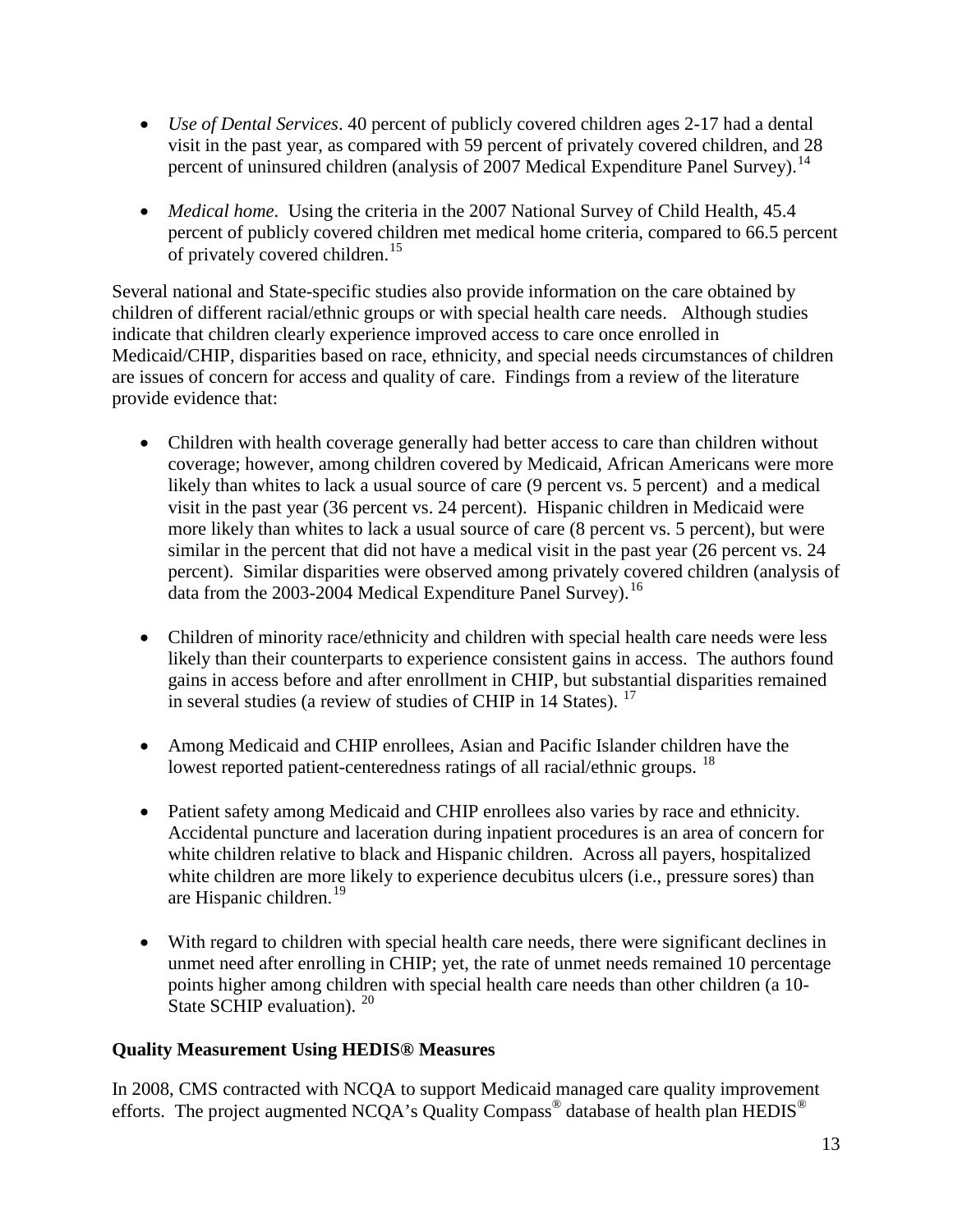information with additional compatible data from 9 States collected in 2006 through 2008. While not all measures are available for all States, the database for the project included data from 34 out of the 37 Medicaid programs that had managed care programs during those years.

Data on quality of care effectiveness measures examined for 2008 for the 34 State Medicaid programs with managed care revealed that 3 of the 7 children-focused HEDIS*®* measures had relatively high 2008 performance rates when compared to rates for other measures (for children and adults) in the NCQA report: use of appropriate medication for asthma by children ages 5-9 (89.7 percent); appropriate treatment for upper respiratory infection (85.0 percent); and childhood immunizations (72.5 percent). The other 4 children-focused measures had relatively lower performance rates: lead screening (61.3 percent); appropriate testing for children with pharyngitis (59.6 percent); Chlamydia screening in 16-20 year olds (49.1); and follow-up care for children prescribed medication for attention deficit hyperactivity disorder (36.4 percent).<sup>[21](#page-28-5)</sup>

Of the HEDIS® measures available in 2008, NCQA designated 54 for reporting by Medicaid plans. According to a survey by the National Association of Children's Hospitals and Health Management Associates, most (90 percent) of Medicaid programs and all CHIP programs report on quality of care using some HEDIS® measures, although not always precisely following the HEDIS<sup>®</sup> technical specifications and data collection process required by NCQA.<sup>[22](#page-28-6)</sup> To assess and improve measurement using HEDIS® measures, NCQA convened a national advisory committee that met four times during the course of the project to establish criteria for State submission of information, guidance on project scope, and input to data collection and analysis. Advisory members were representative of Medicaid health plans, State Medicaid agencies, External Quality Review Organizations (EQROs), and industry quality experts.

Key findings from that assessment include:

- 36 out of 37 State Medicaid programs with managed care had health plans utilizing HEDIS® measures for quality improvement efforts.-- HEDIS® measures were most frequently collected on diabetes, asthma and pediatric care;
- States implement a variety of quality improvement (QI) initiatives to meet State-specific needs; however, the lack of comparable data limits comparisons across States;
- 6 of 14 States responding to a project survey indicated they made modifications to the HEDIS® specifications in collecting or calculating rates for a variety of reasons; and
- More than 170 health plans from 32 States submitted data to NCQA for 2006 to 2008, but 62 plans chose not to publicly report these data. For this project NCQA supplemented its HEDIS® data with additional data determined to be compatible for this project from 97 plans in 9 States.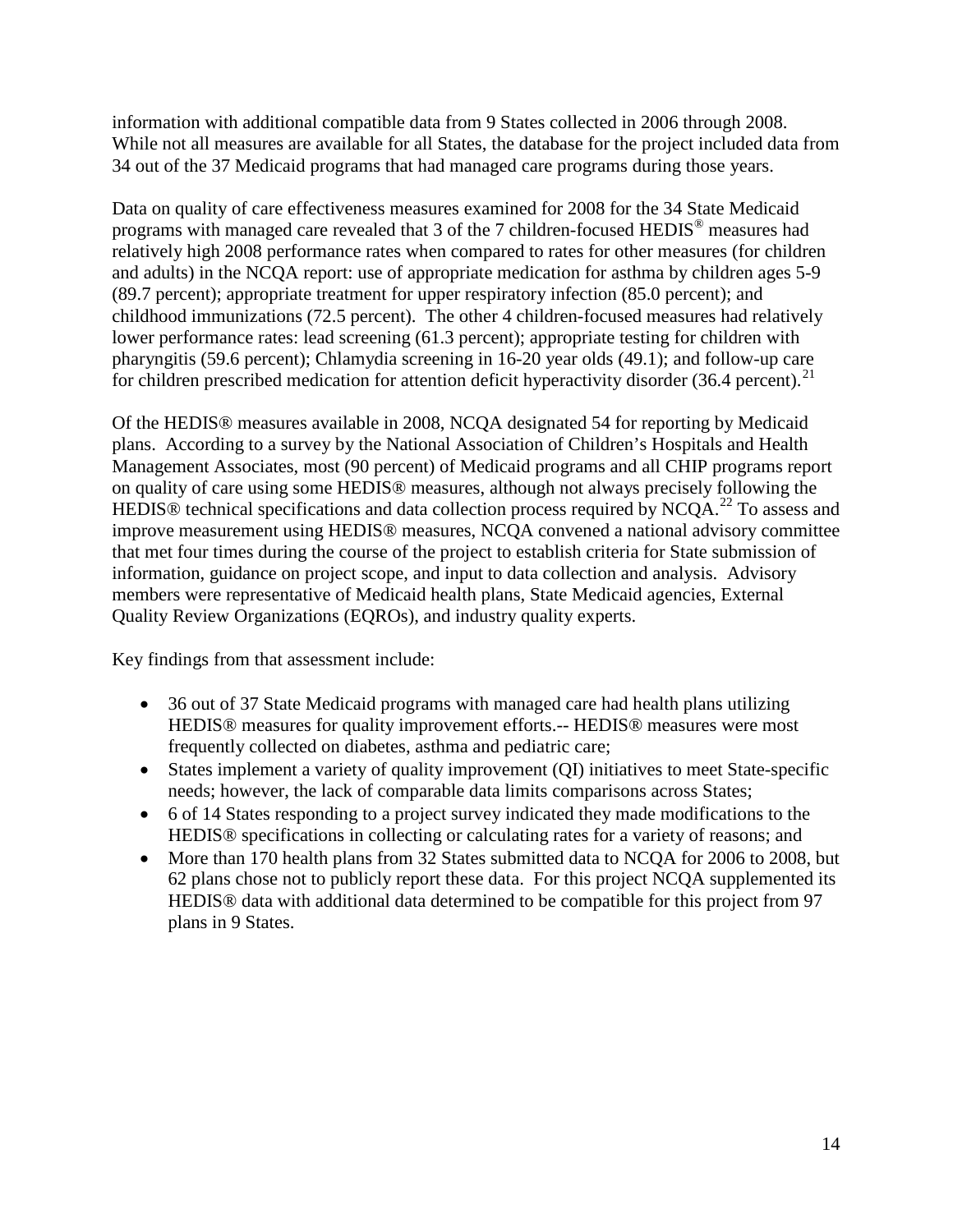#### **Reporting of HEDIS® Quality Measures by CHIP and Medicaid Programs**

Of the 51 CHIP programs reporting to CARTS, almost half (22) include data on children enrolled in Medicaid because the State operates a CHIP Medicaid expansion program or a combination Medicaid and CHIP program. Quality measures are similarly collected and reported for children in separate CHIP programs, Medicaid expansion programs, and combination Medicaid and CHIP programs.

The CMS has been working with States to improve the collection and reporting of data on 4 quality performance measures: well-child visits up to 15 months of life; well-child visits for the 3rd, 4th, 5th, and 6th year of life; use of appropriate medication for asthma; and access to primary care providers. About 30 States reported on all 4 measures in 2008; however, States vary in whether they use the validated HEDIS® technical specifications for the measures. As a result, data reported to CMS by States are not necessarily comparable and thus, are of limited usefulness for national comparisons.

Table 1 presents findings on the 4 quality performance measures for 2008 as reported by States using CARTS. The data indicate that while there is substantial variability in performance, States report that, on average:

- 89 percent of children from birth through 15 months of life had at least one well-child visit;
- 87 percent of children ages 5-17 had used the appropriate medication for asthma; however, while 7 States had average rates exceeding 95 percent (AL, AR, MI, MT, NY, NC and WY), 4 States had average rates of less than 70 percent (ME, ND, OR, SC); and
- 84 percent of adolescents ages 12-19 had at least one visit to a primary care provider.

The one measure for which there is substantial need for improvement nationally is the percent of children with at least one well-child visit in the 3rd, 4th, 5th, and 6th year of life. In these age groups, 59 percent of children, on average, had a well-child visit in a year, ranging from a low of 24 percent in North Carolina to a high of 86 percent in West Virginia. Many of the States in the West and South performed poorly on this indicator.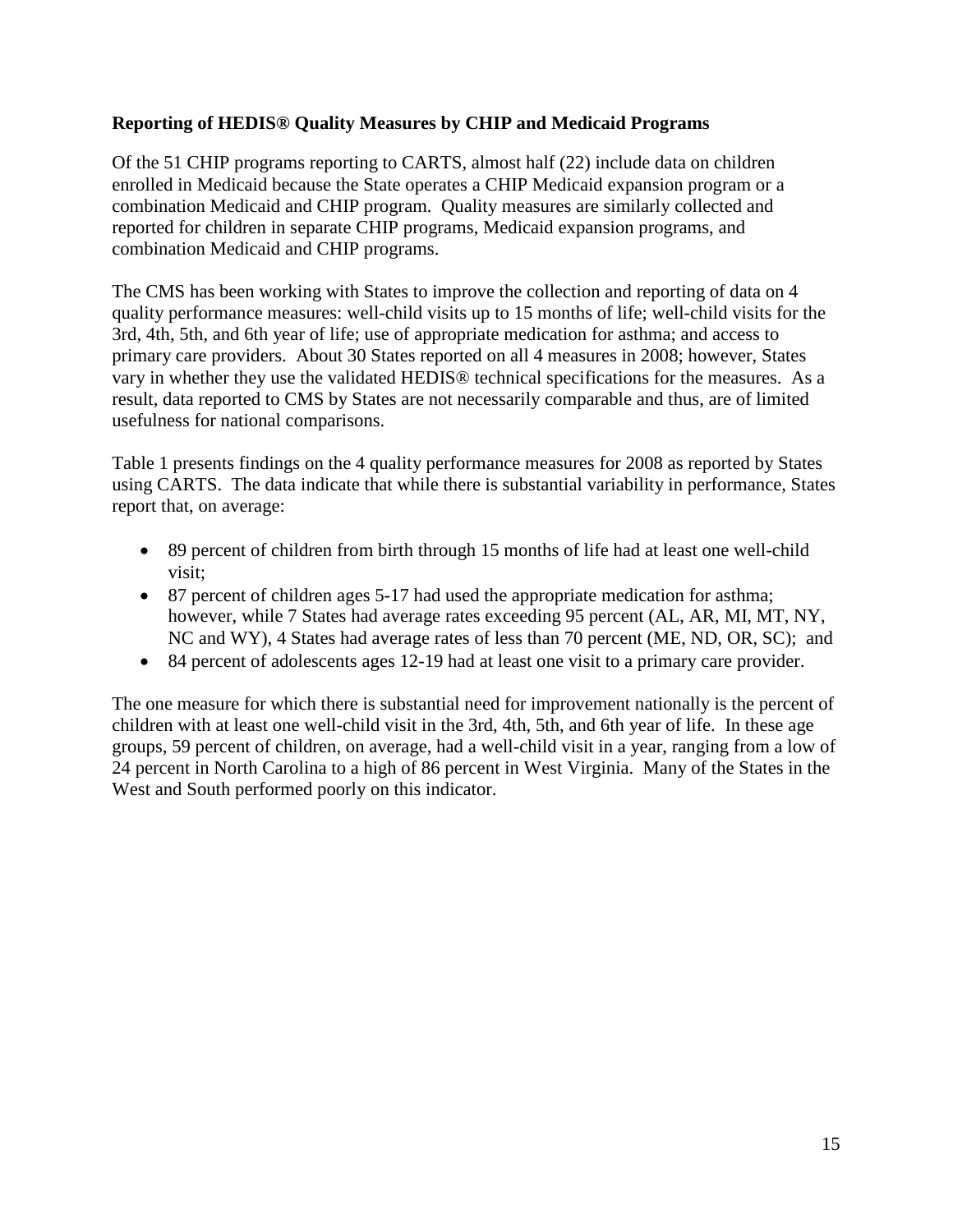| <b>State</b>           | <b>Well Child Visit:</b><br>Percentage with at<br>least one visit in first<br>15 months of life | <b>Well Child Visit:</b><br>Percentage with at<br>least one visit in<br>the third, fourth,<br>fifth, and sixth<br>years of life | <b>Use of Appropriate</b><br><b>Medications for</b><br>Asthma:<br><b>Percentage of</b><br><b>Children</b><br>ages 5-17 | <b>Access to Care:</b><br><b>Percentage of</b><br><b>Children</b> ages<br>12-19 with at<br>least one visit<br>to a primary<br>care provider |
|------------------------|-------------------------------------------------------------------------------------------------|---------------------------------------------------------------------------------------------------------------------------------|------------------------------------------------------------------------------------------------------------------------|---------------------------------------------------------------------------------------------------------------------------------------------|
| AL                     | 94.7                                                                                            | 43                                                                                                                              | 95.7                                                                                                                   | 89.6                                                                                                                                        |
| AK                     | 94                                                                                              | 42                                                                                                                              | $N\!/\!R$                                                                                                              | $N\!/\!R$                                                                                                                                   |
| $\mathbf{A}\mathbf{Z}$ | 99.4                                                                                            | 67.9                                                                                                                            | 90.7                                                                                                                   | 84.2                                                                                                                                        |
| AR                     | 96.7                                                                                            | 43                                                                                                                              | 95                                                                                                                     | 83                                                                                                                                          |
| CA                     | 99.9                                                                                            | 73                                                                                                                              | 94                                                                                                                     | 85.5                                                                                                                                        |
| CO                     | 89.4                                                                                            | 55                                                                                                                              | N/R                                                                                                                    | 89.9                                                                                                                                        |
| <b>CT</b>              | 98.4                                                                                            | 81.5                                                                                                                            | $N\!/\!R$                                                                                                              | 83.2                                                                                                                                        |
| $\rm DE$               | 99.8                                                                                            | 79.3                                                                                                                            | 92.4                                                                                                                   | 87.4                                                                                                                                        |
| DC                     | 87.4                                                                                            | 77.9                                                                                                                            | 88.6                                                                                                                   | 85.3                                                                                                                                        |
| ${\rm FL}$             | 72.5                                                                                            | 53.2                                                                                                                            | $N\!/\!R$                                                                                                              | 91                                                                                                                                          |
| GA                     | N/R                                                                                             | 55.3                                                                                                                            | 70.1                                                                                                                   | 74.1                                                                                                                                        |
| H                      | 96.7                                                                                            | 60.9                                                                                                                            | 87.7                                                                                                                   | 86.5                                                                                                                                        |
| ID                     | N/R                                                                                             | 47.6                                                                                                                            | $N\!/\!R$                                                                                                              | 88.3                                                                                                                                        |
| IL                     | 86.5                                                                                            | 59.9                                                                                                                            | 90.4                                                                                                                   | N/R                                                                                                                                         |
| IN                     | 98.3                                                                                            | 55                                                                                                                              | 88                                                                                                                     | 85                                                                                                                                          |
| IA                     | 70.6                                                                                            | 54.9                                                                                                                            | 83.3                                                                                                                   | 94.3                                                                                                                                        |
| KS                     | N/R                                                                                             | 59.3                                                                                                                            | N/R                                                                                                                    | $N\!/\!R$                                                                                                                                   |
| KY                     | 99                                                                                              | $\overline{72.9}$                                                                                                               | 96.9                                                                                                                   | 90.4                                                                                                                                        |
| $\rm LA$               | 96.6                                                                                            | 60.7                                                                                                                            | 91.7                                                                                                                   | 87.6                                                                                                                                        |
| ME                     | 97.4                                                                                            | 64.1                                                                                                                            | 66.7                                                                                                                   | 87.6                                                                                                                                        |
| MD                     | 98.3                                                                                            | 76.1                                                                                                                            | 88.5                                                                                                                   | 87.6                                                                                                                                        |
| <b>MA</b>              | 98.9                                                                                            | 84.5                                                                                                                            | 93                                                                                                                     | 94.7                                                                                                                                        |
| $\mathbf{M}$           | 59.6                                                                                            | 60                                                                                                                              | 97.2                                                                                                                   | 91.2                                                                                                                                        |
| <b>MN</b>              | N/R                                                                                             | N/R                                                                                                                             | N/R                                                                                                                    | N/R                                                                                                                                         |
| <b>MS</b>              | N/R                                                                                             | 34.4                                                                                                                            | 97                                                                                                                     | 87.7                                                                                                                                        |
| <b>MO</b>              | 96.2                                                                                            | 53.7                                                                                                                            | 89                                                                                                                     | N/R                                                                                                                                         |
| MT                     | 92                                                                                              | 38.4                                                                                                                            | 95.2                                                                                                                   | 87.7                                                                                                                                        |
| NE                     | 61.9                                                                                            | 58.3                                                                                                                            | N/R                                                                                                                    | N/R                                                                                                                                         |
| <b>NV</b>              | N/R                                                                                             | 78.3                                                                                                                            | $N\!/\!R$                                                                                                              | 85.3                                                                                                                                        |
| NH                     | 99.7                                                                                            | 79.8                                                                                                                            | 91.1                                                                                                                   | 96.2                                                                                                                                        |

**Table 1: Child Health Quality Measures Reported on CHIP & Medicaid Enrollees, 2008**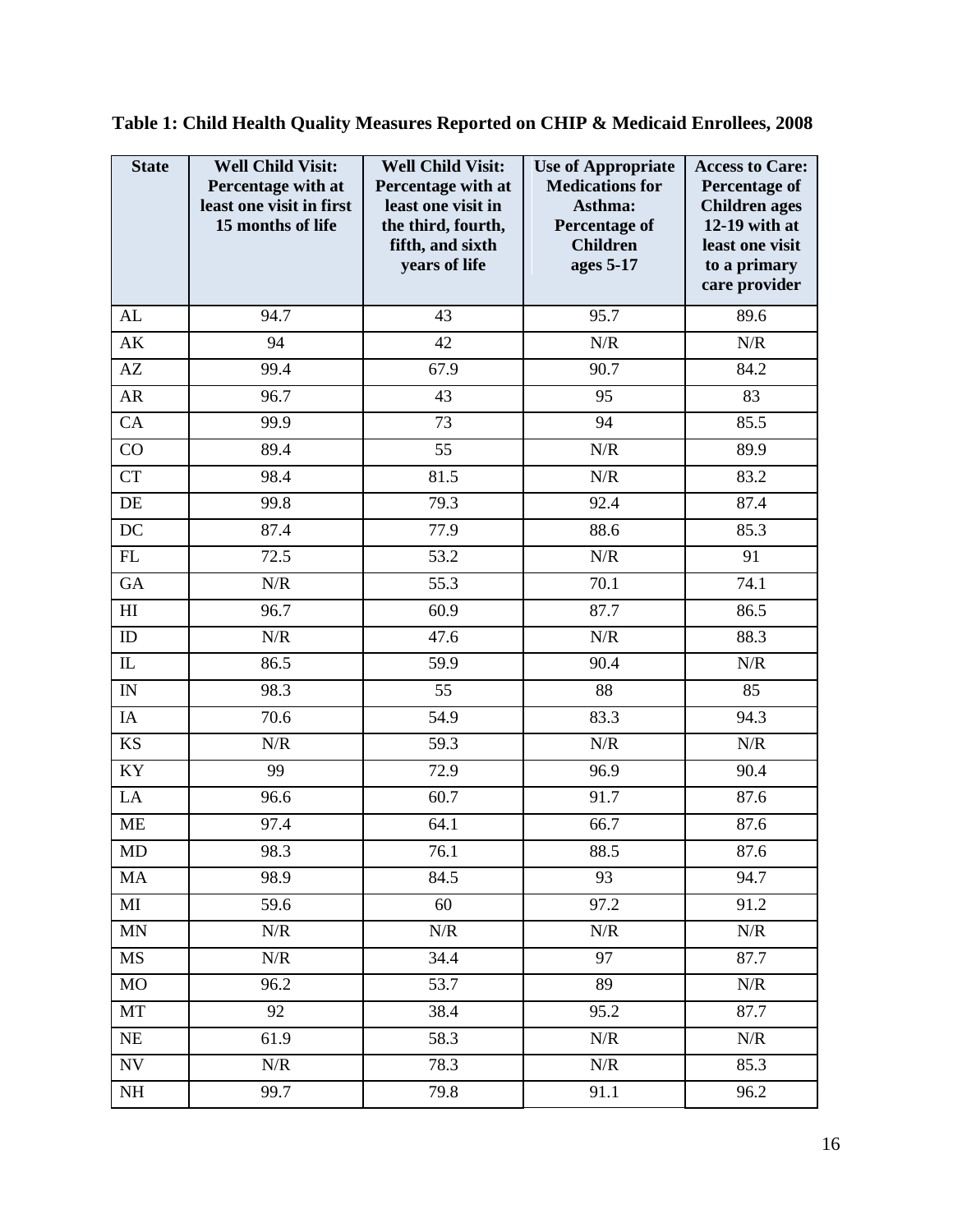| <b>State</b>    | <b>Well Child Visit:</b><br>Percentage with at<br>least one visit in first<br>15 months of life | <b>Well Child Visit:</b><br>Percentage with at<br>least one visit in<br>the third, fourth,<br>fifth, and sixth<br>years of life | <b>Use of Appropriate</b><br><b>Medications for</b><br>Asthma:<br><b>Percentage of</b><br><b>Children</b><br>ages 5-17 | <b>Access to Care:</b><br><b>Percentage of</b><br><b>Children</b> ages<br>12-19 with at<br>least one visit<br>to a primary |
|-----------------|-------------------------------------------------------------------------------------------------|---------------------------------------------------------------------------------------------------------------------------------|------------------------------------------------------------------------------------------------------------------------|----------------------------------------------------------------------------------------------------------------------------|
| NJ              | 97.8                                                                                            | 74.4                                                                                                                            | 90.4                                                                                                                   | 85.5                                                                                                                       |
| $\rm{NM}$       | 98.9                                                                                            | 61.9                                                                                                                            | 91.2                                                                                                                   | 90.8                                                                                                                       |
| $\overline{NY}$ | 99.2                                                                                            | 80.5                                                                                                                            | 95                                                                                                                     | 93.3                                                                                                                       |
| NC              | N/R                                                                                             | 26                                                                                                                              | 95                                                                                                                     | 87.4                                                                                                                       |
| $\overline{ND}$ | 54.5                                                                                            | 14.4                                                                                                                            | 39.5                                                                                                                   | 85                                                                                                                         |
| OH              | 96.8                                                                                            | 60.2                                                                                                                            | 91.8                                                                                                                   | 86                                                                                                                         |
| OK              | 96.8                                                                                            | 57.1                                                                                                                            | 87.8                                                                                                                   | 80.1                                                                                                                       |
| <b>OR</b>       | $\overline{25}$                                                                                 | 36.2                                                                                                                            | 65.1                                                                                                                   | 62.8                                                                                                                       |
| PA              | 98.5                                                                                            | 69.2                                                                                                                            | 94.7                                                                                                                   | 88.6                                                                                                                       |
| RI              | $N\!/\!R$                                                                                       | $N\!/\!R$                                                                                                                       | 94.4                                                                                                                   | 92.8                                                                                                                       |
| <b>SC</b>       | N/R                                                                                             | N/R                                                                                                                             | 33.8                                                                                                                   | N/R                                                                                                                        |
| <b>SD</b>       | 89.1                                                                                            | 42.8                                                                                                                            | 87                                                                                                                     | 80.3                                                                                                                       |
| <b>TN</b>       | 61.5                                                                                            | 36.4                                                                                                                            | 84.7                                                                                                                   | 50.8                                                                                                                       |
| <b>TX</b>       | N/R                                                                                             | N/R                                                                                                                             | N/R                                                                                                                    | 85.2                                                                                                                       |
| UT              | 97.2                                                                                            | 47.8                                                                                                                            | 92.1                                                                                                                   | 86.7                                                                                                                       |
| <b>VT</b>       | 98.9                                                                                            | 80.1                                                                                                                            | N/R                                                                                                                    | N/R                                                                                                                        |
| <b>VA</b>       | 94.1                                                                                            | 61.5                                                                                                                            | 93                                                                                                                     | 79.7                                                                                                                       |
| <b>WA</b>       | 98.8                                                                                            | 58.6                                                                                                                            | $N\!/\!R$                                                                                                              | 48.7                                                                                                                       |
| <b>WV</b>       | 94.1                                                                                            | 85.9                                                                                                                            | 89.8                                                                                                                   | $N\!/\!R$                                                                                                                  |
| WI              | 97.3                                                                                            | 61.9                                                                                                                            | 88.5                                                                                                                   | N/R                                                                                                                        |
| <b>WY</b>       | 44.4                                                                                            | 34.3                                                                                                                            | 97.8                                                                                                                   | 51.3                                                                                                                       |
| Average         | 88.5                                                                                            | 58.7                                                                                                                            | 86.7                                                                                                                   | 83.9                                                                                                                       |
| <b>Median</b>   | 96.7                                                                                            | 59.9                                                                                                                            | 91.1                                                                                                                   | 86.7                                                                                                                       |

N/R= Not reported; State did not report data in 2008

**Note**: Not all States used uniform HEDIS® Technical Specifications

**SOURCE:** CMS, CHIP Annual Report Template System (CARTS)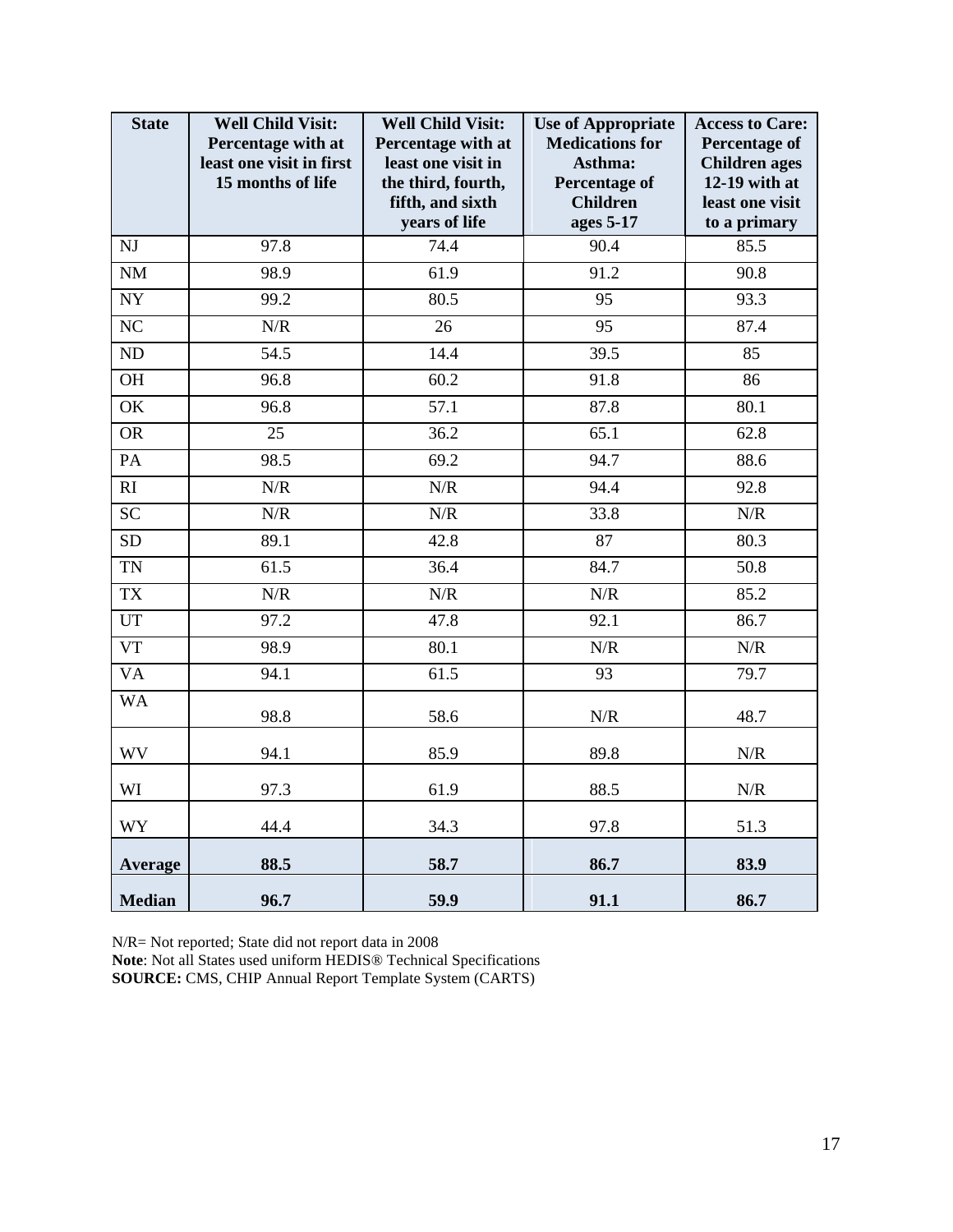#### **External Quality Reviews of Managed Care Organizations**

Section 1139A(c) of the Act, as amended by section  $401(c)$  of CHIPRA, specifically requires the Secretary of HHS to include in this annual report information States collect through external quality reviews of MCOs. All States that contract with MCOs and PIHPs for delivery of health care in Medicaid programs are required to have a system-wide quality program.

Within Medicaid and CHIP, there are 12 States (AK, AR, ID, LA, ME, MS, MT, NH, ND, OK, SD, and WY) that do not use MCOs or PIHPs to deliver services<sup>[23](#page-28-7)</sup> and thus, have no Federal EQR reporting requirement. Such States generally offer care only through fee-for-service (FFS) or primary care case management (PCCM) delivery systems and quality review is solely the responsibility of the State. The net effect of these variations in delivery systems and reporting requirements is that there is not a single CMS national Medicaid or CHIP quality database that facilitates a national assessment of quality of care performance measures.

Appendix E displays a summary of selected information available to CMS through State managed care EQR reports. CMS abstracted data from annual external quality review reports to identify: 1) State-specified children's health care performance measures; 2) findings on children's health care quality issues and what follow-up is recommended; 3) performance improvement projects relating to children's health; 4) validation issues regarding the performance measures; and 5) use of health information technology in Medicaid programs. Health care quality measures for children most frequently assessed were access to preventive services (dental visits, well-child and adolescent well-child services including immunizations, and lead screening), and measures on appropriate treatments (pharyngitis, upper respiratory infections, medication for asthma). The CMS assessment revealed that States identify different health care priorities, and a number of States are engaged in quality improvement efforts at the State level.

The CHIPRA also requires the Secretary to report information on the external quality reviews of benchmark plans. Benchmark benefit plans give States flexibility in offering some Medicaideligible individuals a benefits package that is not necessarily comparable to the benefits available State-wide through Medicaid. The statute (section 1937 of the Social Security Act) identifies types of health benefit packages that qualify as Benchmark benefit packages. There are no separate reporting requirements for benchmark plans other than the EQR reporting process used for MCOs. Of the eight States with currently operating Medicaid benchmark plans (ID, KY, KS, NY, VA, WA, WI, and WV), only two States (WI and WV) include full service MCOs that trigger EQR reports. Since the EQR reports for these two States do not separately report information from benchmark plans, CMS only has data that combines information on the performance of benchmark plans and managed care plans.

The CMS' review of the EQR reports found limited information on the results of health care quality improvement (QI) projects specific to children. CMS requires States to report EQRO validation of performance improvement projects rather than report actual performance outcomes. The projects undertaken, however, reflect a variety of health care quality process and outcome areas. For example, California and the District of Columbia reported that they undertook QI projects focused on prevention or reduction of childhood obesity. Hawaii, Illinois, and New Jersey highlighted EPSDT specific improvement initiatives. Most State QI projects reflected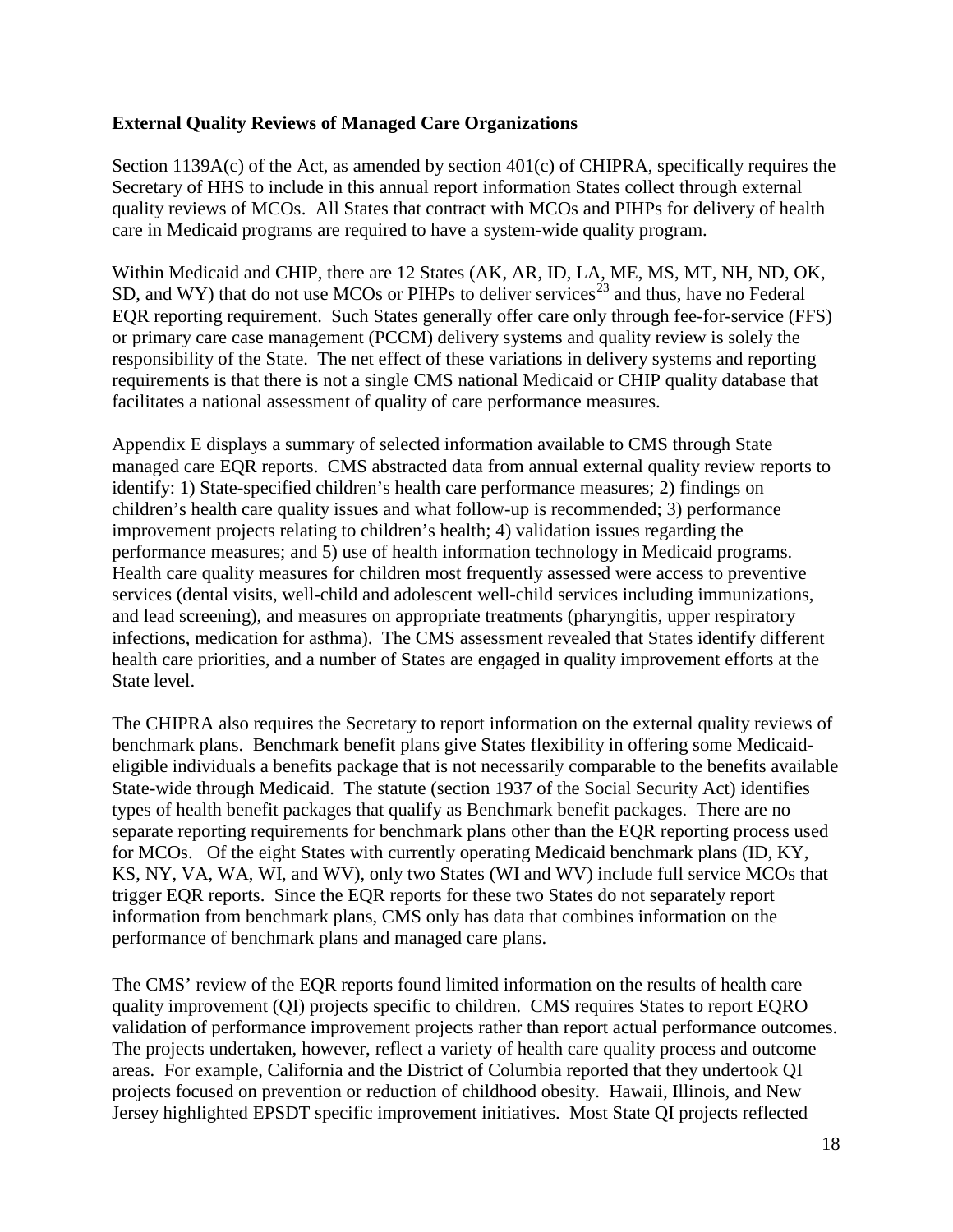initiatives related to one or more of the performance measures identified as being collected by the EQRO review. Some States (AZ, DE, GA, MA, NE, NV, NJ, NM, OH, VA, and VT) voluntarily reported outcome information related to their improvement projects (e.g., actual rates of performance or whether project goals/objectives were met) in their EQRO report. This information is also summarized in Appendix E.

#### **Patients' Experiences with Health Providers and Services**

Obtaining assessments of patients' experiences of care is critical to evaluating the degree to which State Medicaid programs achieve CHIPRA goals. Surveys developed by the CAHPS® program (Consumer Assessment of Healthcare Providers and Systems, funded by AHRQ) were designed to measure patient experiences. Since 1995, CAHPS has developed and rigorously tested surveys that measure patient experience in a wide variety of care delivery settings and facilities, such as health plans, hospitals, nursing homes, doctors' offices, and many others. The recently updated CAHPS® Child Medicaid Survey Version 4.0 which includes questions concerning care for children with chronic conditions, will be used to implement section 1139A(a)(6)(A) of the Act, and fulfill the CHIPRA statutory requirement to provide CMS with information on children's experiences with care under Medicaid/CHIP. CAHPS® surveys include questions which ask the respondent to report on health plan experience with care received, including dimensions such as: provider communication (e.g., how well she/he explained diagnoses, treatment options and other issues); whether the patient is treated with courtesy and respect; and access to care in every-day or urgent situations.

The AHRQ maintains a database of CAHPS® health plan data, including data from the Child Medicaid survey. States voluntarily report Medicaid data to this database either annually or biannually. A total of 17 States submitted data in 2008 and 12 States submitted Medicaid data in 2009. In 2009, the CAHPS database included information on about 70,000 children in Medicaid from 107 health plans.<sup>[24](#page-28-8)</sup> CMS is pursuing an intra-agency agreement with AHRQ through which AHRQ would provide technical assistance to States fielding the CAHPS® Medicaid Survey, collecting and entering the data into the database and producing reports. All EQROs use one or more of the CAHPS® instruments.

As an example of CAHPS® data, Table 2 summarizes information from one question, "How easy was it to get appointments with specialists for the child?" The optimal response is "always." The responses indicate that about a quarter of parents of children in Medicaid health plans report having difficulty obtaining specialty care. This finding was fairly consistent across the four regions of the country and for health maintenance organizations (HMOs) and point-ofservice-(POS) plans, but there is not currently comparative data to assess whether this level of difficulty is the same or different from that faced by children in Medicaid fee-for-service systems.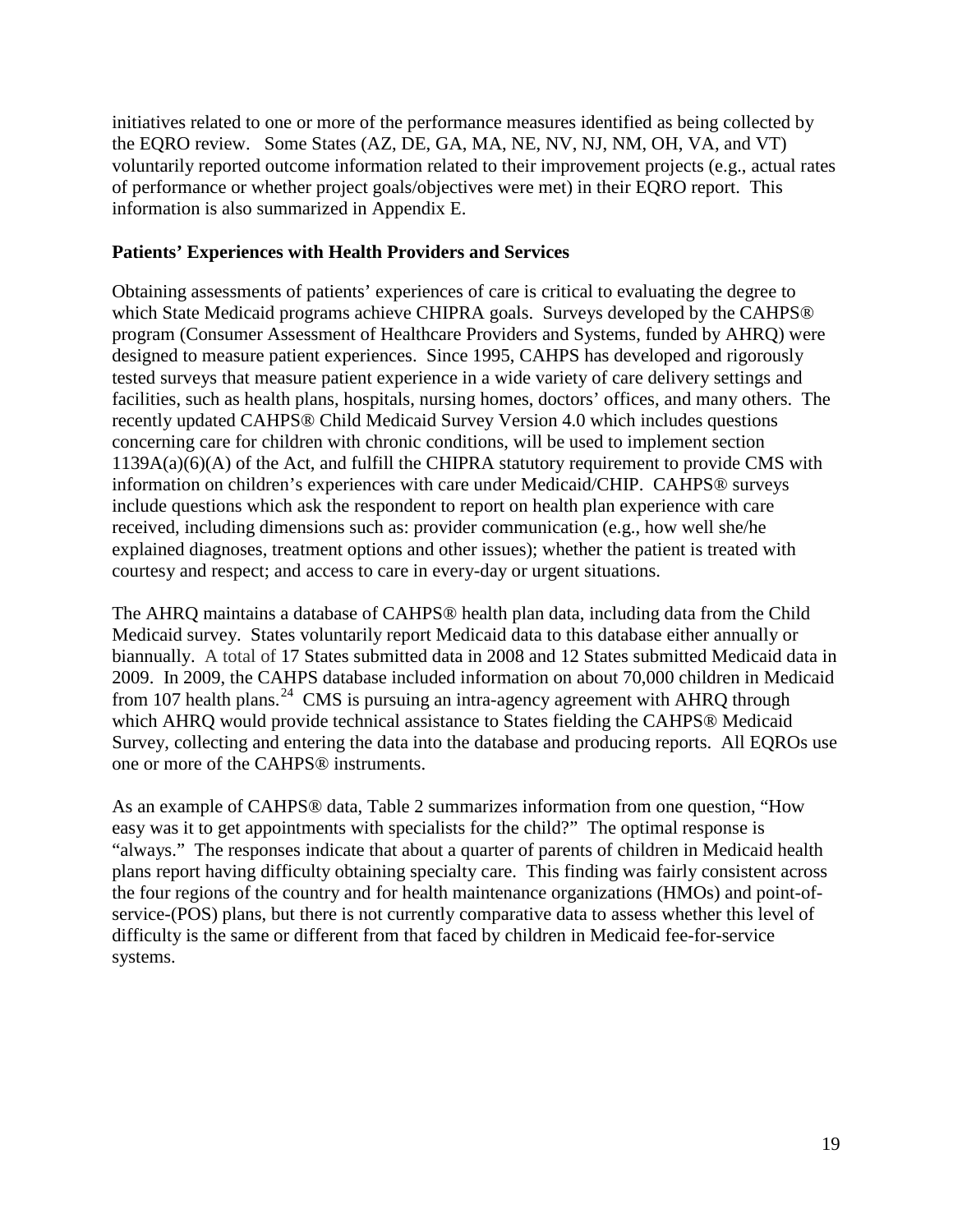**Table 2. Proportion of Children in Medicaid/CHIP Whose Parents Reported Whether it is Easy to Get Appointments with Specialists, 2009** 

| Group            | <b>Population</b><br>(n) | 'Never +<br>Sometimes' | 'Usually' | 'Always' |
|------------------|--------------------------|------------------------|-----------|----------|
|                  |                          |                        |           |          |
| <b>TOTAL</b>     | 15,834                   | 24%                    | 26%       | 50%      |
| <b>Midwest</b>   | 6,305                    | 21%                    | 26%       | 53%      |
| <b>Northeast</b> | 2,642                    | 25%                    | 27%       | 48%      |
| <b>South</b>     | 4,603                    | 27%                    | 23%       | 49%      |
| West             | 2,284                    | 25%                    | 28%       | 47%      |
| <b>HMO/POS</b>   | 15,535                   | 24%                    | 25%       | 50%      |

**Source:** CAHPS, Child Medicaid Questionnaire, 2009 AHRQ CAHPS® Health Plan Database **Note:** The population "n" represents the number responding to this question.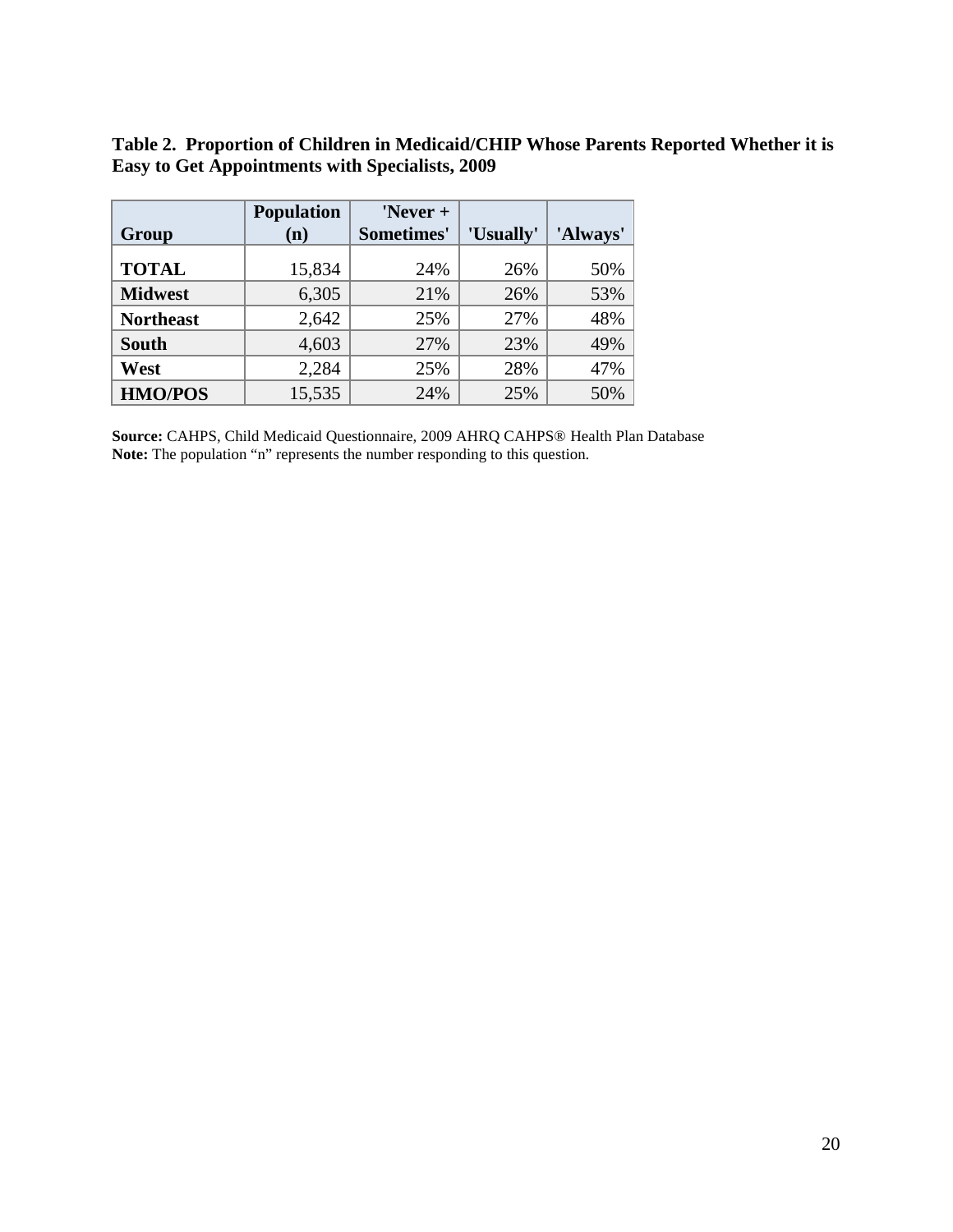# **IV. New Federal Laws Related to Quality Measurement in Medicaid and CHIP**

Since 2009, significant opportunities have evolved for States and the Federal Government to engage in quality improvement activities for Medicaid/CHIP, as well as public and private health care systems. The signing into law of CHIPRA, ARRA, and the Affordable Care Act has created unprecedented opportunities to improve the quality of care. These laws renew the Federal commitment and provide new opportunities for States to improve the measurement and quality of care children receive not only in Medicaid/CHIP, but also through private insurance.

# **Children's Health Insurance Reauthorization Act (CHIPRA)**

Section 1139A(a) of the Act, as amended by section 401(a) of CHIPRA establishes the foundation for building a comprehensive, high quality system of care for children by addressing key components essential to quality improvement strategies (see Appendix F for CHIPRA Title IV provisions). CMS is collaborating with States to establish the infrastructure for a quality measures program in which data are collected and reported in a standardized way for children enrolled in Medicaid/CHIP. Provisions of CHIPRA related to quality measurement and improvement include:

- Establishment of an initial core set of child quality performance measures for voluntary use by State programs (Section 1139A(a)(1));
- Creation of a pediatric quality measures program to test and refine the core quality measures and develop additional quality measures (Section 1139A(b)(1));
- Appropriation of \$100 million (over 5 fiscal years) for State demonstration projects that would test and evaluate approaches to assess the quality of care that children in Medicaid/CHIP receive (Section 1139A(d)(4);
- Development of a standardized reporting format for the voluntary core performance measures by February 2011 (Section 1139A(a)(4);
- Requirement for State CHIP programs to annually report on quality of care and consumer satisfaction measures included in the CAHPS® Medicaid survey starting in 2013 (Pub. L. 111-3, §402(b)(2));
- Requirement that CHIP managed care programs have an independent annual external quality review (HHS/CMS State Health Official Letter #09-008 CHIPRA#4);
- Creation and testing of a model pediatric EHR format (Section 1139A(f)(1); and
- Provision of technical assistance to States as they implement quality measures (Section 1139A(a)(7).

*Current Status*: To assist in identifying the initial core set of child performance measures that could be used to monitor and improve children's health care services, AHRQ's National Advisory Council on Research and Quality established a Subcommittee on Children's Healthcare Quality Measures for Medicaid and CHIP (also referred to as the SNAC) in 2009. The SNAC, consisting of representatives of key stakeholder groups and experts in children's health care and quality measurement, convened in public sessions in July and September 2009. The Subcommittee consisted of State Medicaid representatives, child health care quality experts, and family advocates. Based on guidance in the CHIPRA legislation and from CMS, and analyses of the evidence base, feasibility and importance of 121 nominated measures, the SNAC recommended the use of a small and balanced core set of quality measures.<sup>[25](#page-28-9)</sup>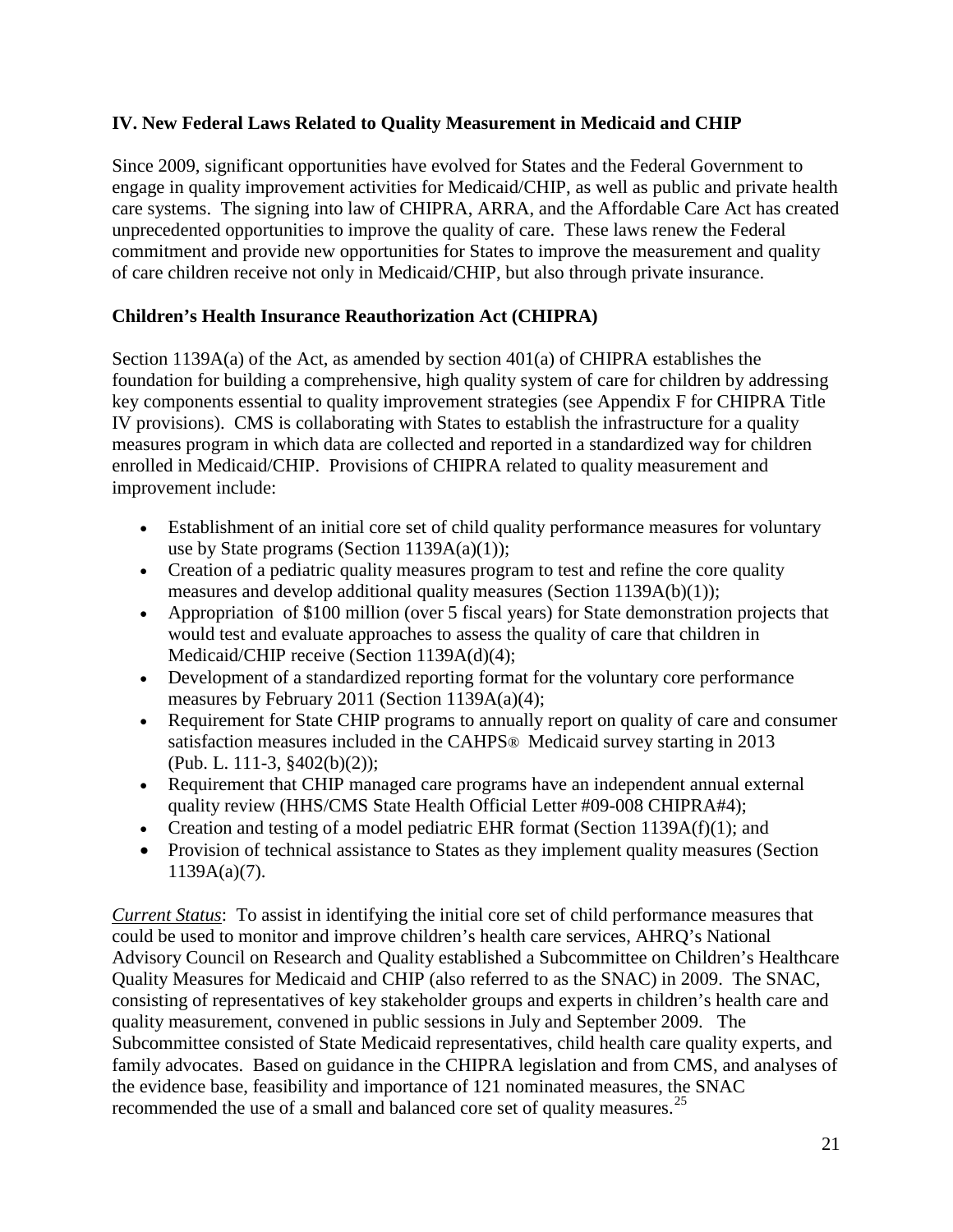In December 2009, the HHS Secretary posted for public comment in the *Federal Register* 24 of the SNAC recommended core set of children's health care quality measures for voluntary use by Medicaid/CHIP programs (see Appendix G). <sup>[26](#page-28-10)</sup> The CAHPS<sup>®</sup> survey tool, which is required by CHIPRA to be collected starting in 2013, is included as one of the 24 core measures. Of the hundreds of public comments received regarding the initial core set of measures, principal concerns were about the burden of new quality reporting, current data collection and reporting system constraints, need for technical assistance, and the unique challenges for FFS and PCCM programs to collect and report on the measures. A number of States and stakeholders, however, also offered their support for the use of evidence-based quality measures for monitoring and improving the care received by Medicaid/CHIP enrollees.

While the initial core set covers a range of measures, gaps persist in several dimensions of pediatric quality measurement. For example, none of the measures as currently specified is able to be used across Medicaid and CHIP program types (e.g., MCO, FFS). Data on race, ethnicity, socioeconomic status, and special health care needs are not available by insurance source for any of the measures included in the core set. The SNAC was unable to identify valid and feasible measures for some of the CHIPRA measure topics (e.g., duration of enrollment and coverage over 12 months; integrated healthcare settings). The CHIPRA-required Pediatric Quality Measures Program is intended to fill these gaps. The program will issue cooperative agreement grant awards to an estimated 7 to 9 Centers of Excellence that will work with HHS to improve and enhance existing measures and develop new measures for priority topics. The Centers of Excellence approach will create a cohort of entities with expertise in health care quality measurement specific to the needs of children and their health care delivery system. A coordinating center will be identified to assist AHRQ and CMS with the goals of facilitating common approaches across the Centers of Excellence awardees, and identifying improved core measure sets as required by CHIPRA. AHRQ, in close collaboration with CMS, expects to make these grant and contract awards during the first quarter of fiscal year 2011. Additionally, only four of the initial core measures were electronically specified, (i.e., can be collected through an electronic health record (EHR)). Going forward, CMS and AHRQ will work with the rest of the Department to ensure that more measures are capable of being collected through an EHR.

In February 2010, CMS announced grants to 10 States and multi-State collaboratives to conduct demonstrations that address multiple aspects of quality improvement, including performance measurement, health information technology, and service delivery models (see Appendix H). A total of \$100 million was appropriated for these grants, with \$20 million to be awarded in each of 5 years for State and multi-State collaborations. Grant dollars are to be used for infrastructure development and related activities rather than for direct payment for services. Demonstration grants were awarded to: Colorado (with New Mexico), Florida (with Illinois), Maine (with Vermont), Maryland (with Georgia and Wyoming), Massachusetts, North Carolina, Oregon (with Alaska and West Virginia), Pennsylvania, South Carolina, and Utah (with Idaho). In total, 18 States will participate in these projects. Seven grantees will test the recommended set of child health quality measures, seven will implement health information technology (IT) strategies, and two plan to test the new pediatric electronic health record format being developed as required by CHIPRA. A national evaluation contractor will be selected by AHRQ, in partnership with CMS, and will work with the grantees to develop a consensus approach to determining the success of, and lessons learned, from the demonstrations.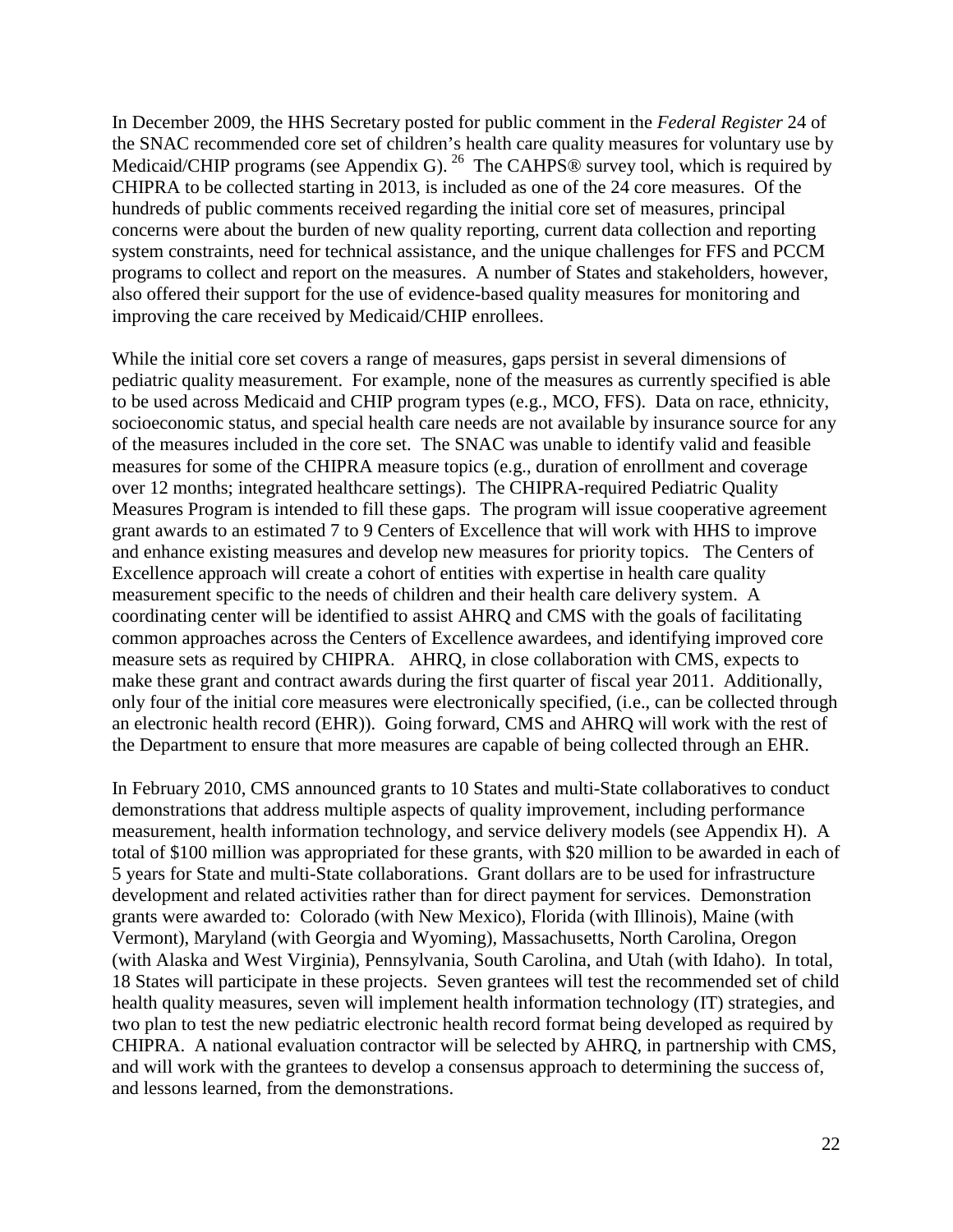The CHIPRA also requires the Secretary to provide technical assistance to States in using the initial core set of child health quality measures. CMS will provide tailored technical assistance on the measure specifications as well as the systems for reporting data on the quality measures. The technical assistance plan will address State barriers to collecting and reporting data on the performance measures using the developed specifications. Technical assistance under this effort will include: individual, onsite consultation; webinars and Web-based workshops; establishment of a CMS Quality Website Resource/Communications Exchange Center; regularly scheduled State technical assistance teleconferences; and an annual Medicaid/CHIP quality conference.

Through an intra-agency agreement with the CMS, AHRQ is developing the model pediatric EHR Format via a contract awarded in March 2010. This contract includes several component parts including developing prototypes of some of the core functions needed for children's care that can be incorporated into existing EHRs and disseminating the model Format and prototypes to IT vendor developers and other appropriate audiences. The model Format will be piloted in two of the 10 states (North Carolina and Pennsylvania) awarded CHIPRA quality demonstration grants.

# **American Recovery and Reinvestment Act (ARRA)**

Much like CHIPRA, ARRA provisions also provide HHS with considerable new resources to promote and expand the use of health information technology (HIT) in the health care system. The related HIT provisions were located throughout ARRA and are collectively referred to as the Health Information Technology for Economic and Clinical Health (HITECH) Act. The law provides incentives to encourage the adoption and "meaningful use" of EHRs for exchanging information across the health care system. Additionally, the law promotes efforts that lead to all Americans having an EHR by 2014 and defines the role of the HHS Office of the National Coordinator for HIT (ONC). While this new law impacts all Americans, it also is key to HHS' efforts to better measure, monitor and assure the quality of care provided to children in Medicaid/CHIP. Provisions of the law related to Medicaid/CHIP quality improvement include:

- Financial incentives to eligible health professionals and hospitals when they adopt, implement, upgrade, or meaningfully use certified EHR technology (July 28, 2010, Federal Register Notice CFR Parts 412, 413, 422 and 495 – Electronic Health Record Incentive Program, Final Rule);
- 100 percent Federal financial participation (FFP) match for State expenditures for incentives to providers who adopt, implement, upgrade, or meaningfully use a certified EHR (July 28, 2010, Federal Register Notice CFR Parts 412, 413, 422 and 495 – Electronic Health Record Incentive Program, Final Rule); and
- 90 percent FFP match for reasonable and approvable State expenditures related to administration of the incentive payments and to promote EHR adoption and health information exchange (HHS/CMS State Medicaid Director letter #10-016, August 17, 2010).

*Current Status:* Considerable efforts have been underway to develop policy and regulation in order to begin implementation of the EHR incentive program. The requirement for the EHR incentive payments includes the use of certified EHR technology for more efficient health care delivery processes – such as e-prescribing and clinical decision support tools – that ultimately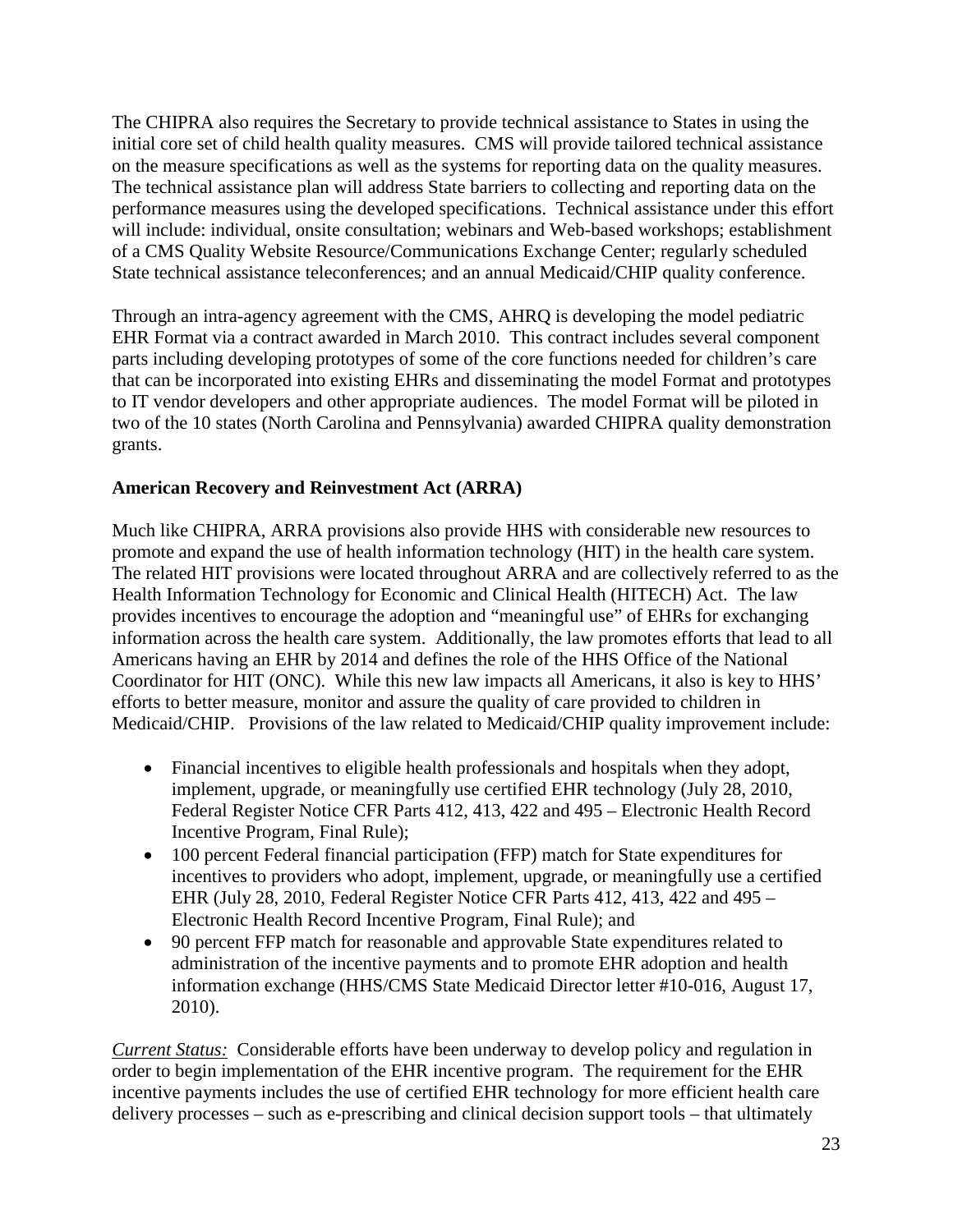improve patient safety, quality of and access to care, and the collection of health information to assess and improve health outcomes. It is expected that between \$9 and \$27 billion may be expended on incentive payments over 10 years.

The CMS and ONC published two closely related final rules in July 2010. The first is the Medicare & Medicaid Electronic Health Record Incentive Payment Program, and the second is the Initial Set of Standards, Implementation Specifications, and Certification Criteria for EHR Technology. This much anticipated guidance will allow States, vendors, and providers to understand the program participation requirements in order to receive incentives for the adoption and meaningful use of certified EHR technology.

In order to receive administrative funding for this program, States are responsible for administering and overseeing the EHR incentives for Medicaid eligible providers. To demonstrate planning and implementation for the program, States must develop a roadmap, or a State Medicaid HIT Plan. As of August 2010, 49 of the 50 States, the District of Columbia, and 2 territories had submitted funding requests to begin this process. Thus far, \$78 million in Federal planning funds have been awarded to States. States and other partners also have funding opportunities through additional ARRA/HITECH grant initiatives available from the ONC and additional broadband expansion grants through various other Federal agencies authorized under ARRA. The ONC has established a nationwide network of Regional Extension Centers to assist certain primary care providers in adopting and meaningfully using EHRs. Under HITECH Act funds, CMS is procuring a national technical assistance contractor to assist States with successful implementation and oversight of the Medicaid EHR Incentive Program.

One example of gains that can be achieved through the coordination between Medicaid, ONC, and States, using electronic health records, can be found with the measurement of Body Mass Index (BMI), an indicator used in obesity prevention efforts. At present, this information is available only by medical chart abstraction for the vast majority of beneficiaries. However, height and weight measurement is required for demonstrating meaningful use under the EHR incentive programs. With these data available in EHRs, BMI documentation and actual BMI can be calculated and used to measure improvements in quality.

### **Patient Protection and Affordable Care Act (Affordable Care Act)**

The Affordable Care Act expands sources of health insurance for millions of Americans and also includes health care delivery system reforms designed to improve the quality of care and lower costs. Among the provisions designed to substantially improve the quality of care provided to all Americans, the Affordable Care Act provides substantial new funding for developing a Medicaid adult quality measurement program to complement CHIPRA children's quality measurement program. CMS will need to leverage the knowledge gained through CHIPRA quality activities in order to ensure adult and child quality activities are aligned. The Affordable Care Act also includes provisions that both expand Federal-State partnerships in disease prevention and quality improvement in health care, and bolster the role of the private sector in promoting higher quality care for children and all Americans, including: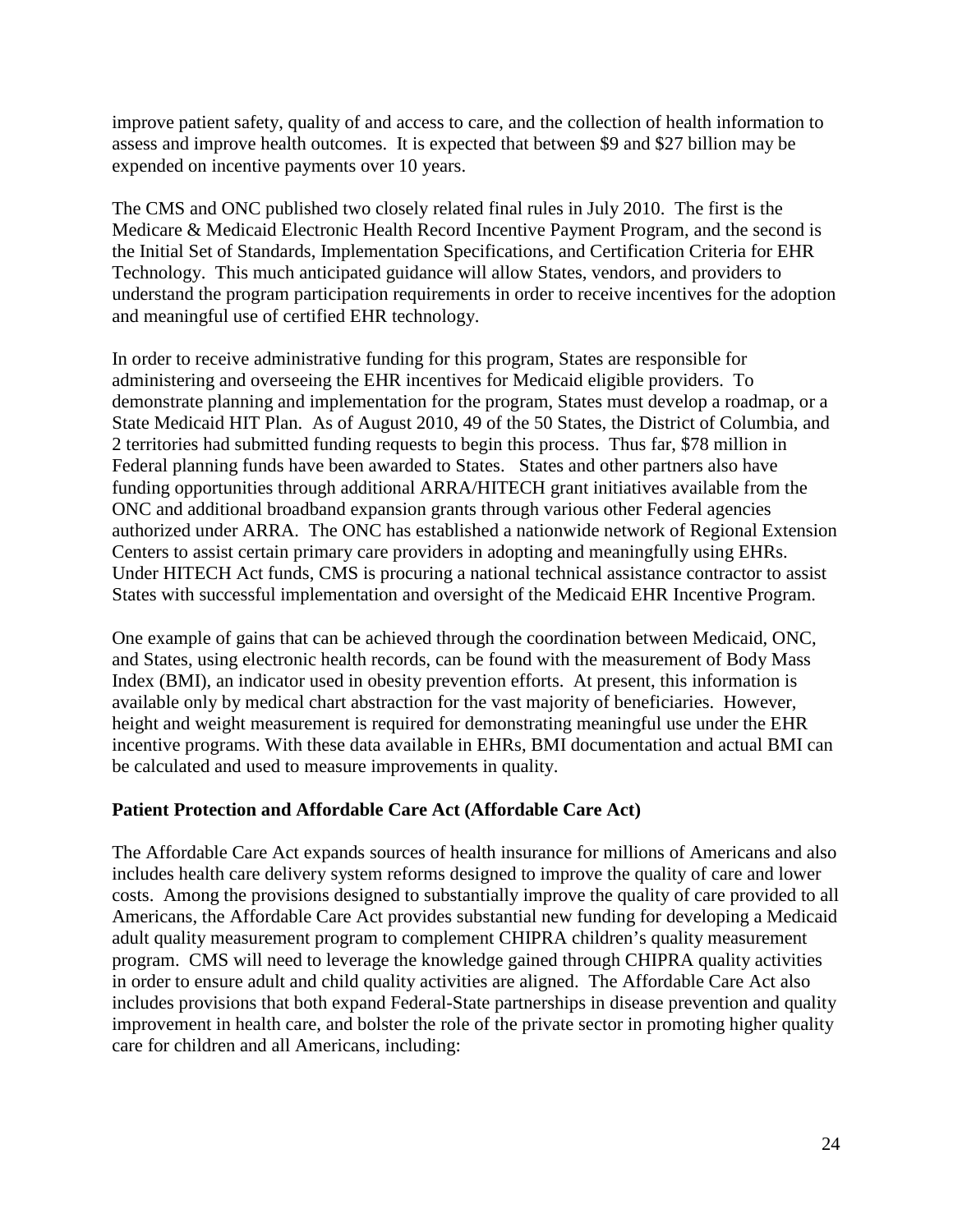- Improved data collection for measuring, evaluating, and addressing health disparities in Medicaid and CHIP by race, ethnicity, primary language, and disability status (Section 4302;
- Development of performance measures and a Medicaid policy regarding payment for health care acquired conditions (Section 2702);
- Demonstration grants to States to test approaches that encourage healthier lifestyles among Medicaid enrollees with chronic health problems (Section 4108);
- Demonstration grants to establish value-based incentive payments to hospitals that meet performance standards (Section 2705);
- Incentive payments to States that eliminate Medicaid cost-sharing requirements for certain clinical preventive services (Section 4106);
- Provisions assuring preventive care for children and adults is a covered benefit in private insurance (Section 1001; Section 1302);and
- Assuring that Qualified Health Plans offered in Exchanges address quality, safety, wellness and disparities issues (Section 1311 (g) (h).

*Current Status*: CMS, in July 2010, signed an intra-agency agreement with AHRQ to develop an initial core set of adult quality measures for adults in Medicaid using a process similar to that used in developing the child core quality measures. The measures will be published in the *Federal Register* for public comment by January 1, 2011. It is expected that grants will be provided to States and other entities to support measure development efforts, and to test the feasibility of State collection efforts. CMS will finalize a longer-term plan for annual quality reporting by State Medicaid/CHIP programs in consultation with the States. It is also expected that a number of the adult quality measures will be electronically specified and therefore calculated using an EHR. CMS plans to coordinate with HITECH planning efforts to assure that opportunities to demonstrate meaningful use of quality measures overlap as much as possible with the initial core set of adult quality measures. HHS is also in the process of soliciting comments on how to assure that State-based Exchanges promote quality and value, including in the definitions of performance measurement and what constitutes a Qualified Health Plan. Questions were published in the *Federal Register* for public comment in October 2010.

### **Coordination with Current Quality Reporting Initiatives and Partners**

The CMS collaborates with and leverages the ongoing work of other HHS agencies focused on improving the quality of child health, including the Health Resources and Services Administration (HRSA), the Centers for Disease Control and Prevention (CDC), and the Substance Abuse and Mental Health Services Administration (SAMHSA). CMS is working with HRSA on an oral health initiative and will continue solidifying collaborations related to children's quality of care. In particular, HRSA's Maternal and Child Health Bureau, with its similar quality goals and priorities for improving children's health, will be a key partner for CMS. The CDC has been, and will continue to be, a quality partner for CMS on children's health care issues such as obesity prevention and immunization efforts. The CDC's BMI measurement research is important to CMS' CHIPRA quality measurement program, which includes documentation of BMI by a provider. Additionally, the CDC's Vaccine for Children's program, funded by CMS, provides free immunizations for low-income children.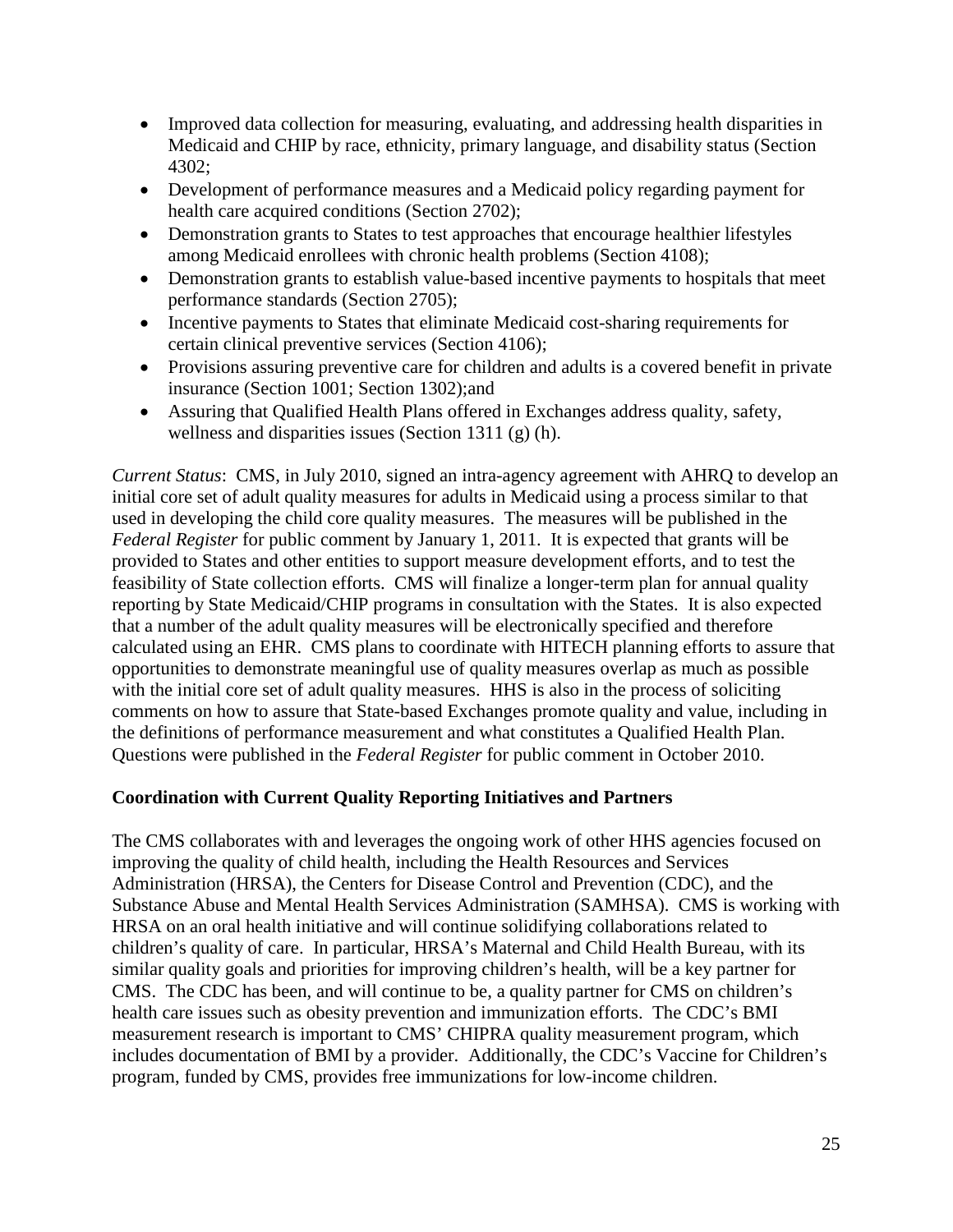The CMS' collaboration with AHRQ on the CHIPRA quality measures led to the creation of the CHIPRA HHS Federal Quality Group. This group is comprised of representatives of multiple divisions of HHS including: AHRQ, CDC, CMS, HRSA, ONC, Office of the Assistant Secretary for Planning and Evaluation, and SAMHSA. Serving in an advisory capacity, the HHS Federal Quality Group provides feedback to CMS related to the quality provisions of CHIPRA, including the development of the core measurement set.

In developing a quality reporting format for States, CMS will consider existing and new national reporting efforts. Along with Medicare, several multi-program State agencies, such as the Pennsylvania Health Care Cost Containment Council (PHCCCC), have made detailed reports available at the facility and individual physician level. AHRQ produces an annual National Healthcare Quality Report (NHQR) and the National Healthcare Disparities Report (NHDR) that includes measures on the quality of children's care. In 2009 NHQR and NHDR reported on 32 children's health care quality measures, including measures on preventive care, care for chronic conditions such as diabetes and asthma, and avoidable hospitalizations. The memorandum of understanding between CMS and AHRQ signed in 2009 notes that the CHIPRA core measures will be included in forthcoming NHQRs and NHDRs.

The CMS has broadened support to States through liaison work with the AHRQ Medicaid Medical Directors Learning Network, the AHRQ "Technical Assistance for Health IT and HIE in Medicaid and CHIP" contract and several private sector national organizations focused on improving the quality of care. These include the NCQA, the National Improvement Partnership Network, the National Quality Forum, American Academy of Pediatrics, and the National Association of Children's Hospitals and Related Institutions. States will need continued flexibility in addressing the varying needs of their populations. Through collaborations with stakeholders and the resources of CHIPRA, ARRA, and Affordable Care Act, a stronger foundation exists for addressing current and emerging issues that impact the quality of care in Medicaid/CHIP. This is particularly important as CMS pursues improvement opportunities in focused areas such as in dental services and in other EPSDT services.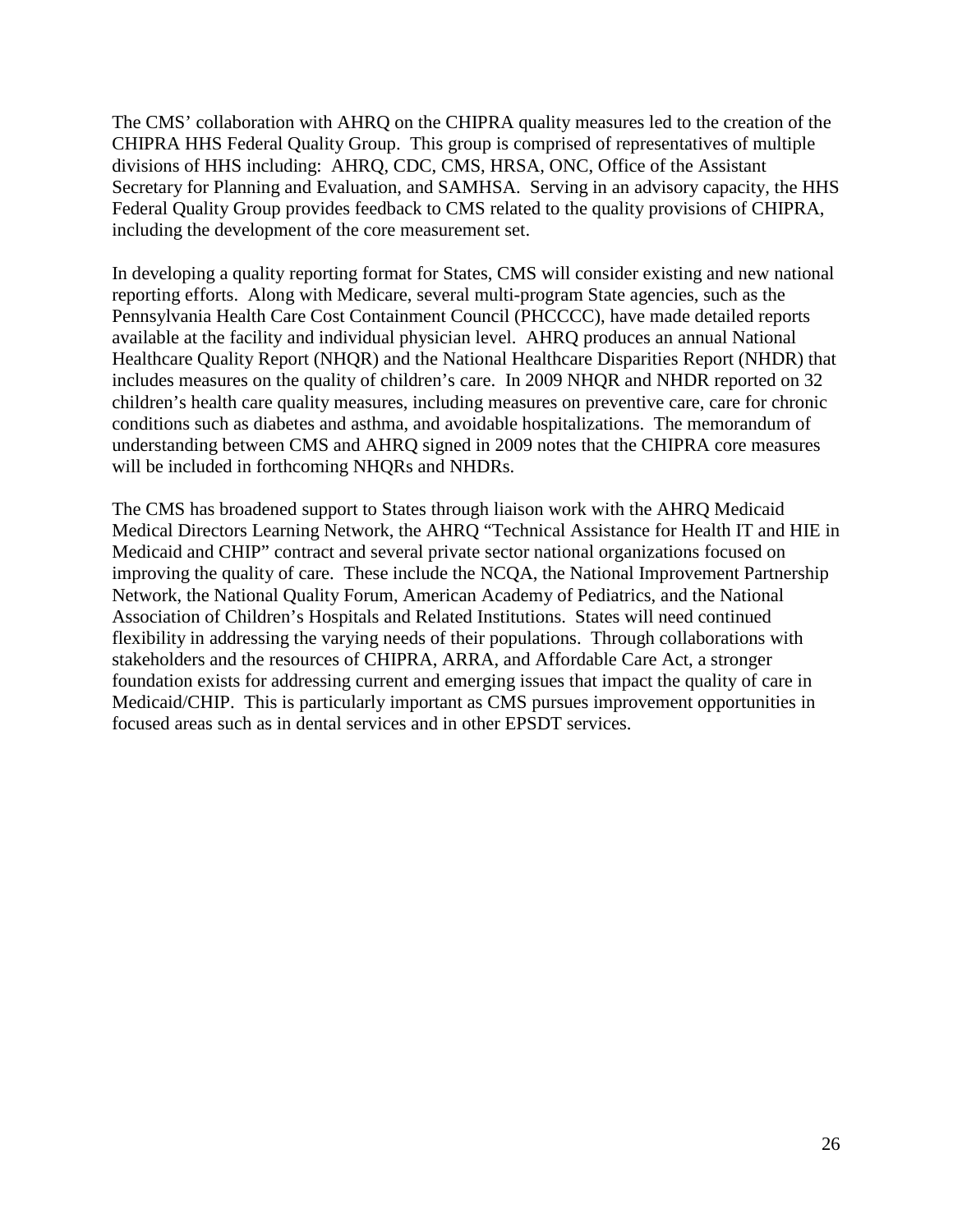#### **V. Summary and Conclusions**

Since the CHIP program was created in 1997, States and the Federal Government have made substantial strides in expanding and improving health coverage for low-income children through Medicaid/CHIP. States and the Federal Government have now embarked on a new journey in measuring and improving the quality of care in Medicaid/CHIP.

A number of key findings emerged from this review of the quality of care furnished to children under Medicaid and CHIP. States, lacking a standardized format for collecting quality measures, have implemented various approaches to assessing quality, including developing State-specific quality metrics. Although all States collect some quality data; there is wide variance in the information and the processes used for quality reviews under managed care. Even less is known about the care provided in FFS payment arrangements.

The strategy for establishing a nationwide quality measurement and improvement system for Medicaid/CHIP consists of multiple components in which States play a key role throughout the process. The CHIPRA quality demonstration grants, which were awarded to 10 State and multi-State collaboratives, are one of the key mechanisms for learning about promising practices for measuring and reporting on quality of care. Other major components of the strategy include identifying an initial core set of quality performance measures for voluntary reporting to CMS, technical assistance to the States and health providers through a variety of mechanisms, and sizable investments in HIT, including funding for EHRs. Under the Medicaid EHR Incentive Program, States will be responsible for collecting certain quality measurement information related to meaningful use and reporting this information to CMS.

The CHIPRA, coupled with ARRA, and the Affordable Care Act offer an opportunity to develop a system of quality measurement and reporting that is linked to the development of interventions that can improve the quality and outcomes of care both in Medicaid/CHIP and throughout the health care system. While it will take several years to build the infrastructure for HHS and States to have a reliable process for collecting and reporting standardized quality metrics in Medicaid/CHIP, this process has begun with an intensity and recognition of the importance of these efforts. Efforts to encourage the adoption and use of health information technology are inextricably linked with plans to improve the quality of care in these programs. As more providers adopt EHRs, States will be able to collect and report on quality measures with greater efficiency and accuracy. States have the interest, and with the planned technical assistance efforts and the quality demonstration grants, will have greater ability to implement quality improvement initiatives in Medicaid/CHIP. Through collaborations with States and other stakeholders, HHS now has a stronger foundation for assuring that children, and ultimately all Medicaid/CHIP beneficiaries and all Americans, have access to high-quality care.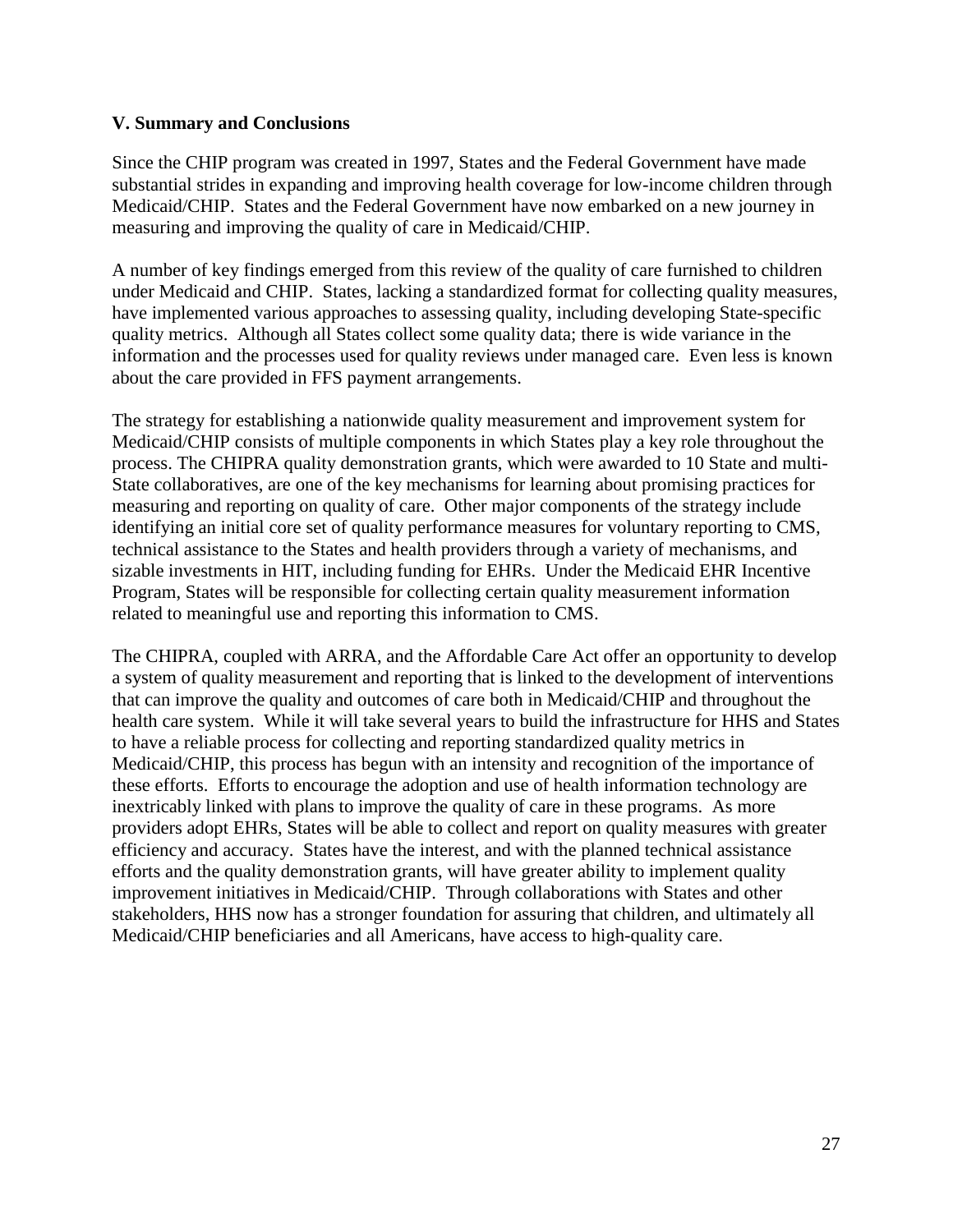#### **REFERENCES and ENDNOTES**

<span id="page-27-0"></span><sup>1</sup> Established under the authority of Section 1932 of the Social Security Act.

<span id="page-27-1"></span> $2$  Established under the authority of Sections 1937 and 2103 of the Social Security Act.

<span id="page-27-2"></span> $3$  Future Directions for the National Healthcare Quality and Disparities Reports, Cheryl Ulmer, Michelle Bruno, and Sheila Burke, Editors; Committee on Future Directions for the National Healthcare Quality and Disparities Reports; Institute of Medicine. [http://www.nap.edu/openbook.php?record\\_id=12846.](http://www.nap.edu/openbook.php?record_id=12846)

<span id="page-27-3"></span><sup>4</sup> http://www.qualitymeasures.ahrq.gov/browse/by-topic.aspx

<span id="page-27-4"></span><sup>5</sup> Adapted from Cooperberg M, Birkmeyer J, Litwin M. Defining high quality health care. *Urol Oncol.* Jul-Aug 2009;27(4):411-416.

<span id="page-27-5"></span><sup>6</sup> Borden et al 2010. Improving the Completeness, Accuracy, and Timeliness of Medicaid Data. Mathematica Policy Research, Inc.

<span id="page-27-6"></span> $<sup>7</sup>$  Rosenbach et al 2007. National Evaluation of the State Children's Health Insurance Program:</sup> A Decade of Expanding Coverage and Improving Access. Mathematica Policy Research, Inc. # PR07-26.

<span id="page-27-7"></span><sup>8</sup> Kaiser Family Foundation 2010. Medicaid Beneficiaries and Access to Care. KFF Pub# 8000-02

<span id="page-27-8"></span><sup>9</sup> Mangione-Smith, R., et al (2007). The quality of ambulatory care delivered to children in the United States. *New England Journal of Medicine, 357*(15), 1515–1551.

<span id="page-27-9"></span><sup>10</sup> As required by CHIPRA Section 1139 A (a)(4).

<span id="page-27-10"></span><sup>11</sup> Kaiser Family Foundation 2010. Medicaid Beneficiaries and Access to Care. KFF Pub #8000-02.

<span id="page-27-11"></span><sup>12</sup> Perry C, and Kenney G. 2007. Preventive Care for Children in Low-Income Families: How Well Do Medicaid and State Children's Health Insurance Programs Do? *Pediatrics* Vol. 120 No. 6.

<span id="page-27-12"></span><sup>13</sup> Kaiser Family Foundation 2009. Racial/Ethnic Disparities in Access to Care Among Children: How Does Medicaid Do in Closing the Gaps? KKF Pub. No. 8031.

<span id="page-27-13"></span><sup>14</sup> Agency for Healthcare Research and Quality 2010. Findings on Children's Health Care Quality and Disparities. AHRQ Pub. No. 10-P006.

<span id="page-27-14"></span><sup>15</sup> Bethell, contractor report for AHRQ and CMS, June 2009, in press for publication